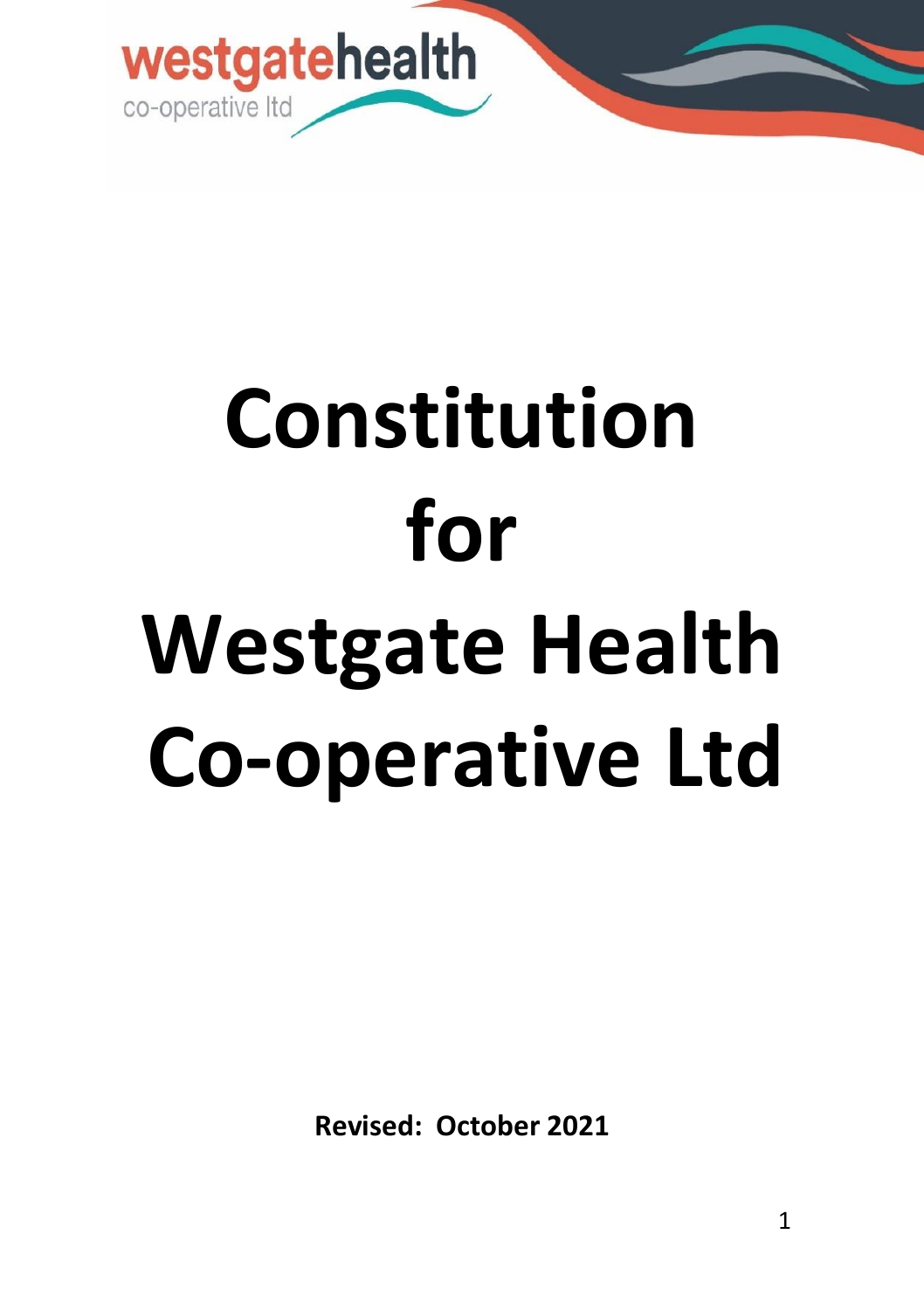

#### **REGISTERED AS A NON-DISTRIBUTING CO-OPERATIVE WITHOUT SHARES**

#### **Contents**

| 1. Definitions                                       | 4  |
|------------------------------------------------------|----|
| 2. Members to abide by co-operative principles       | 4  |
| 3. Alteration of the Constitution                    | 5  |
| 4. Name                                              | 5  |
| 5. Active membership provisions                      | 5  |
| 6. Qualifications required for membership            | 5  |
| 7. Membership                                        | 6  |
| 8. Annual Fee                                        | 6  |
| 9. Ceasing membership                                | 7  |
| 10. Expulsion of members                             | 7  |
| 11. Suspension of members                            | 8  |
| 12. Disputes                                         | 9  |
| 13. Fines                                            | 9  |
| 14. Liability of members                             | 10 |
| 15. Forfeitures and cancellations - Inactive members | 10 |
| 16. Death of a member                                | 10 |
| 17. Transfer and transmission of debentures          | 11 |
| 18. Annual general meetings                          | 11 |
| 19. Special general meetings                         | 12 |
| 20. Notice of general meetings                       | 12 |
| 21. Business at general meetings                     | 12 |
| 22. Quorum at general meetings                       | 13 |
| 23. Presiding at general meetings                    | 13 |
| 24. Adjournment of meetings                          | 14 |
| 25. Standing orders at meetings                      | 14 |
| 26. Attendance and voting at general meetings        | 15 |
| 27. Postal ballot                                    | 16 |
| 28. Poll at general meetings                         | 16 |
| 29. Special and ordinary resolutions                 | 16 |
| <b>30. Board of directors</b>                        | 17 |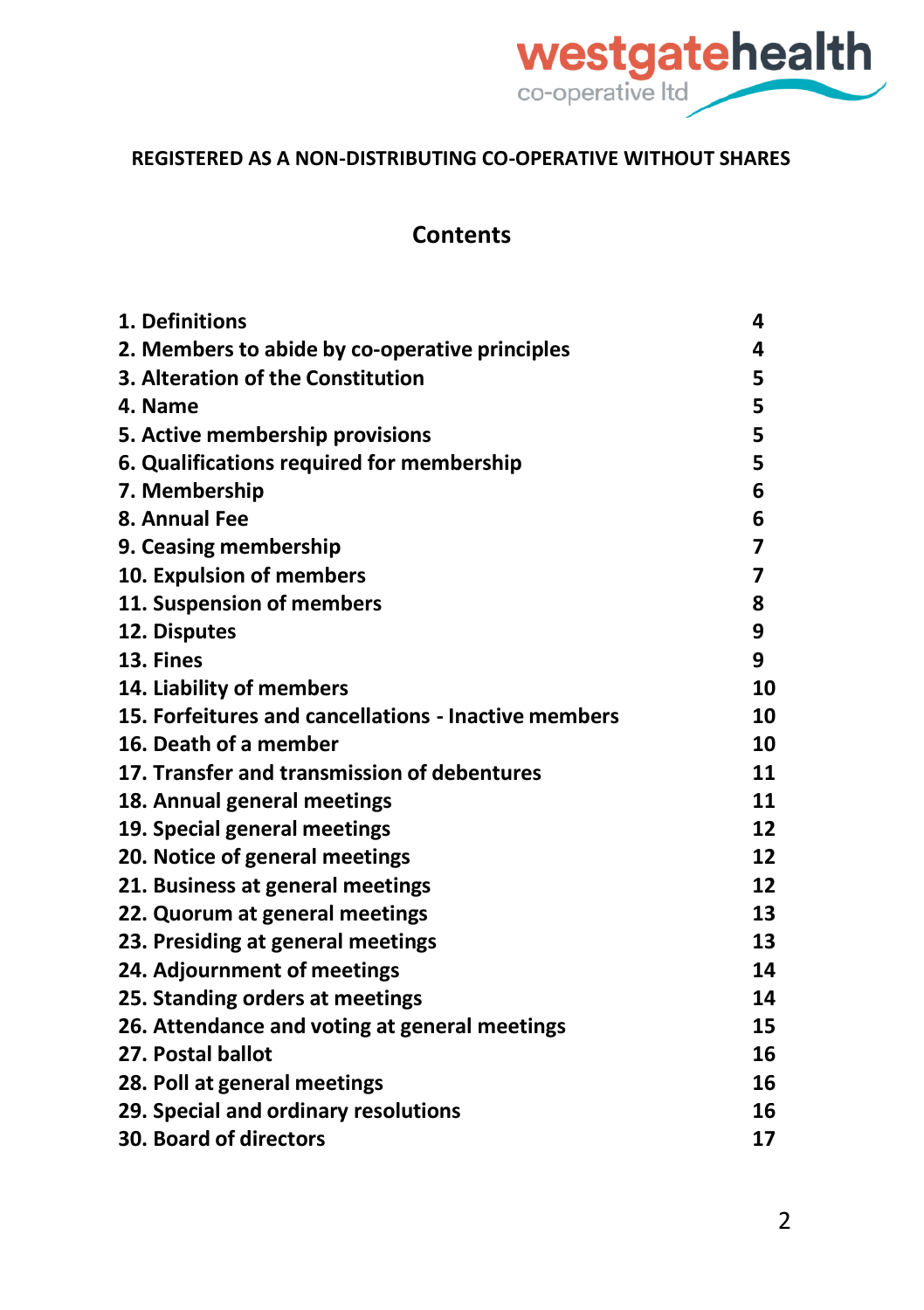# Westgatehealth

| 31. Qualifications of directors         | 17 |
|-----------------------------------------|----|
| 32. Retirement of directors             | 17 |
| 33. Election of directors               | 18 |
| 34. Manner of election                  | 19 |
| 35. Casual vacancy                      | 19 |
| 36. Removal from the office of director | 19 |
| 37. Remuneration                        | 20 |
| 38. Delegation by board                 | 20 |
| 39. Proceedings of the board            | 21 |
| 40. Quorum for board meetings           | 21 |
| 41. Chairperson of board                | 21 |
| 42. Financial year                      | 22 |
| 43. Seal                                | 22 |
| 44. Custody and inspection of records   | 22 |
| 45. Banking                             | 22 |
| 46. Safekeeping of securities           | 23 |
| 47. Audit                               | 23 |
| 48. Co-operative funds                  | 23 |
| 49. Provision for loss                  | 23 |
| 50. Winding up                          | 24 |
|                                         |    |

| Appendix 1                                            | 25 |
|-------------------------------------------------------|----|
| Appendix 2                                            | 26 |
| Appendix 3. Qualifications of an independent director | 27 |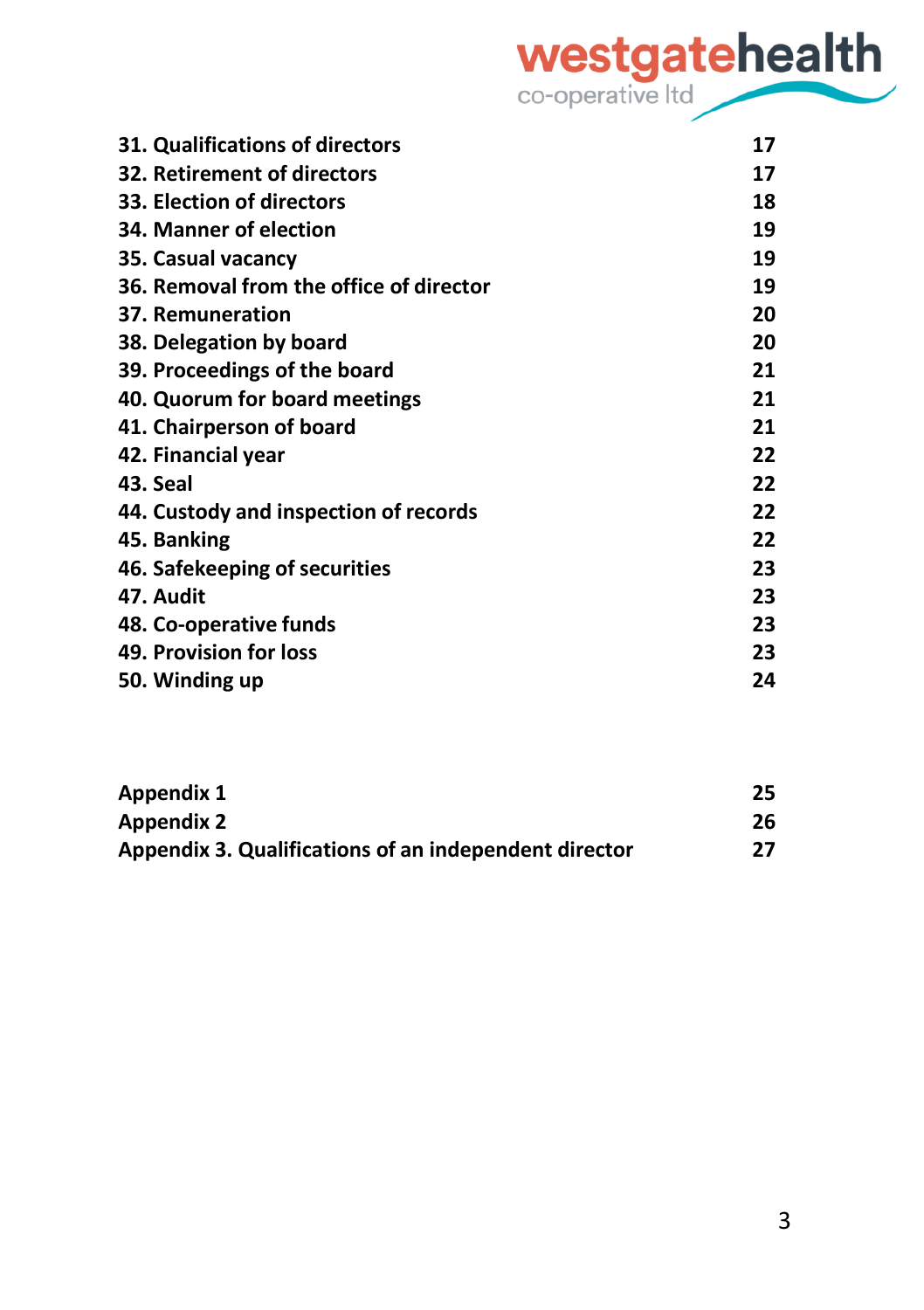

#### **1. Definitions**

In this Constitution:

**"Act"** means the **Co-operatives National Law (Victoria)**, an Annexure to the **Co-operatives National Law Application Act 2013 (Vic)**;

"**active member**" means a member of the co-operative who will be expected to:

- (a) respectfully engage with the co-operative, through the use and/or support of the co-operative services; and
- (b) pay annual subscription fees as and when they come due;

**"Appendix"** means Appendix to this Constitution;

**"board"** means the board of the co-operative;

**"employee"** means –

- (a) any person paid by the co-operative for his or her services irrespective of the employment arrangements in place for those services, which includes contractors; and
- (b) any person who is in a business partnership or lease contract with the co-operative either personally or under the persona of a company.
- (c) **"general meeting"** means any annual or special general meeting;

**"member"** means a member of the co-operative;

**"family membership"** means a membership category as defined by the board from time to time, and consonant with the term "joint membership" wherever mentioned in the Co-operatives National Law Application Act 2013 (Vic);

**"month"** means calendar month;

**"Registrar"** means the person for the time being holding the office of Registrar of Co-operatives under the Act;

**"regulations"** meansthe Co-operatives National Regulations

# **2. Members to abide by co-operative principles**

The co-operative and its members must comply with the co-operative principles to the extent that they apply to them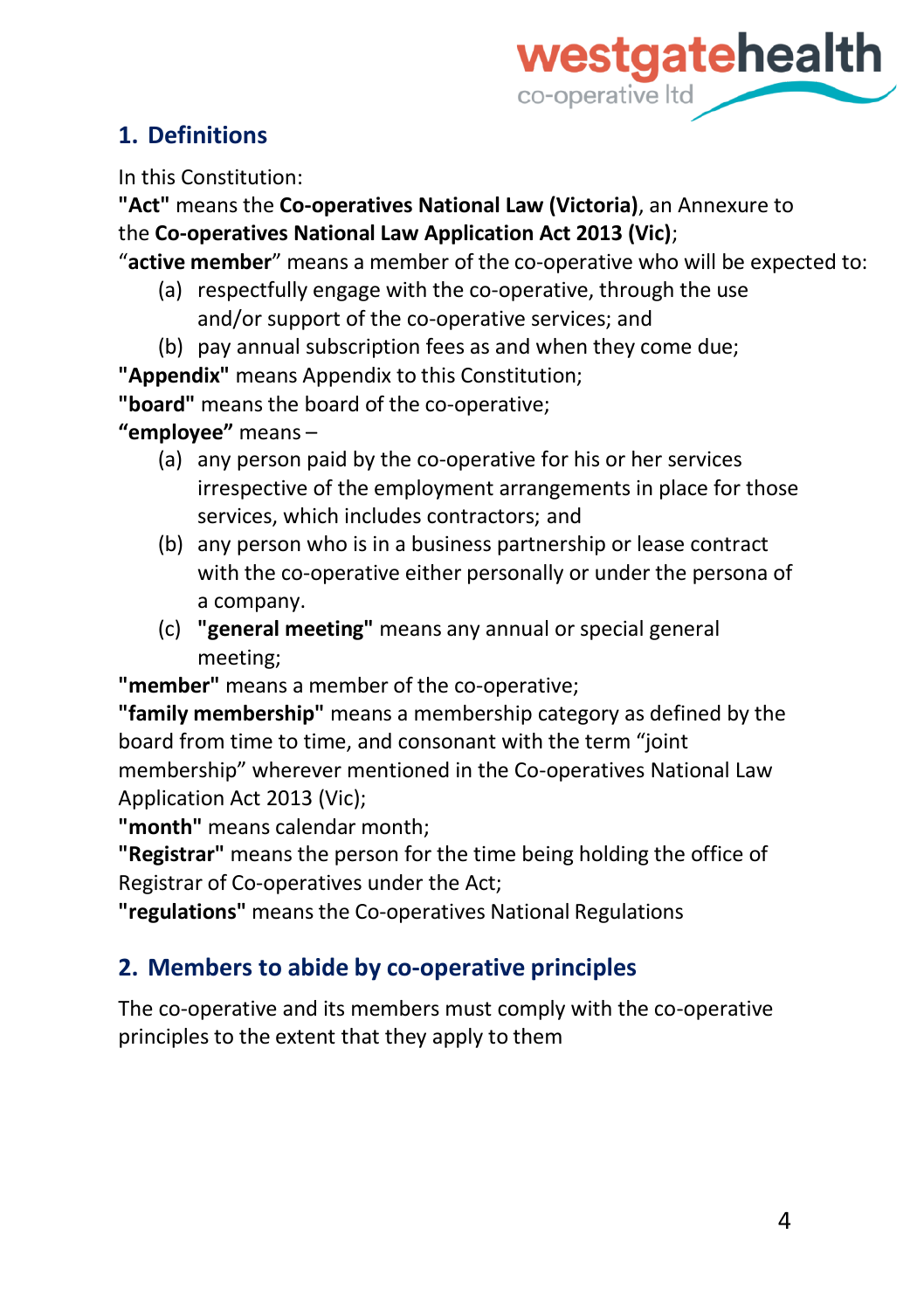

#### **3.Alteration of the Constitution**

1. Subject to sections 59 and 60 of the Act, this Constitution may be altered by a special resolution in accordance with section 61 of the Act or by a resolution of the board in accordance with Section 62 of the Act. 2. An alteration of this Constitution does not take effect unless and until it isregistered by the Registrar pursuant to section 63 of the Act. 3.Any member is entitled to obtain from the co-operative a copy of the Constitution free of charge.

#### **4. Name**

1. The name of the co-operative is Westgate Health Co-operative Ltd.

2. The co-operative may change its name in accordance with section 224 of the Act.

3. The co-operative may abbreviate its name in accordance with section 222 of the Act.

#### **5. Active membership provisions**

1. The primary activity of the co-operative is the activity set out in Appendix 1.

2. In order to establish active membership of the co-operative a member must comply with requirements (a) and (b) as set out in the definition of active member in clause 1 of this Constitution.

3. All members must be active members of the co-operative, or in the case of family memberships, at least one person covered by the membership must be an active member.

4. If a member fails or ceases to be an active member, the board must in accordance with Division 4 of Part 2.6 of the Act declare the membership of the member cancelled

#### **6.Qualifications required for membership**

A person is not qualified to be admitted to membership unless there are reasonable grounds for believing that the person will comply with the provisions of clause 5(3).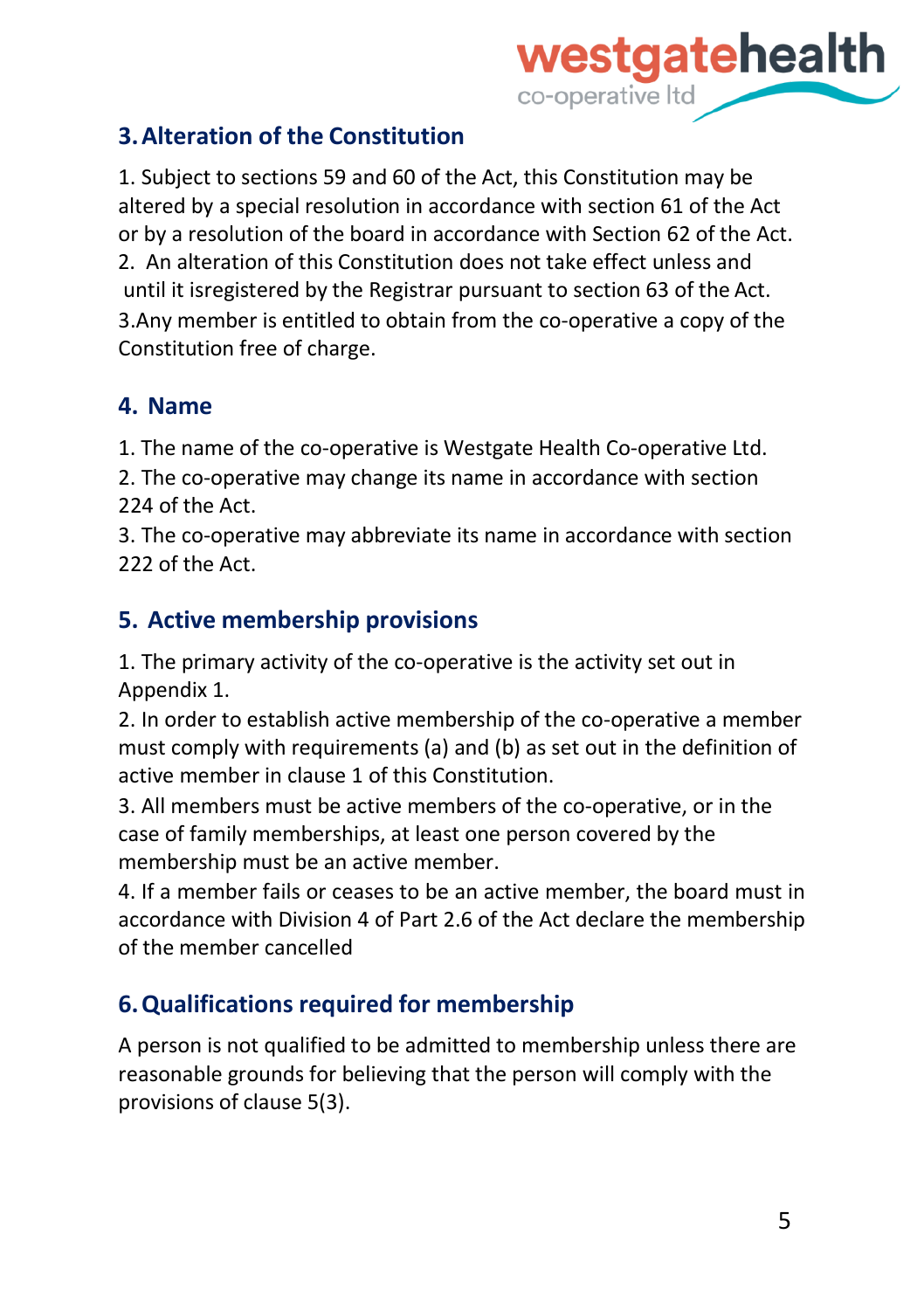

#### **7.Membership**

1) An application for membership in the co-operative must:

a) be in a form approved by the board;

b) be lodged at the registered office or a nominated branch of the cooperative; and

c) be accompanied by the relevant fee, which is the amount as determined from time to time by the board.

2) The board must consider each application.

3) The board at its sole discretion may accept or reject an application for membership and need not give any reason for its decision.

4) If the board approves an application for membership:

a) the board must ensure that the name of the person is entered in the register of members, in accordance with sections 120 and 212 of the Act; b) the board must notify the applicant in writing of the entry in the register; and

c) the applicant for membership becomes entitled to exercise the rights of membership when;

i) the member's name appears in the register of members; and

ii) the member has paid to the co-operative the full payment of the relevant fees and amounts as determined by the Board.

5) If the board rejects an application, the whole of the money lodged in respect of the application must be refunded to the applicant without interest.

From time to time the Board may choose to grant membership at no charge to those individuals whose economic or other circumstances prevent them from meeting the usual fees. Nominations for these memberships must be approved by the Board and reviewed annually. Active membership for these individuals does not require compliance with requirement (b) as set out in the definition of active member in clause 1 of this Constitution.

#### **8.Annual Fee**

Every member shall pay an annual fee as determined by the board from time to time.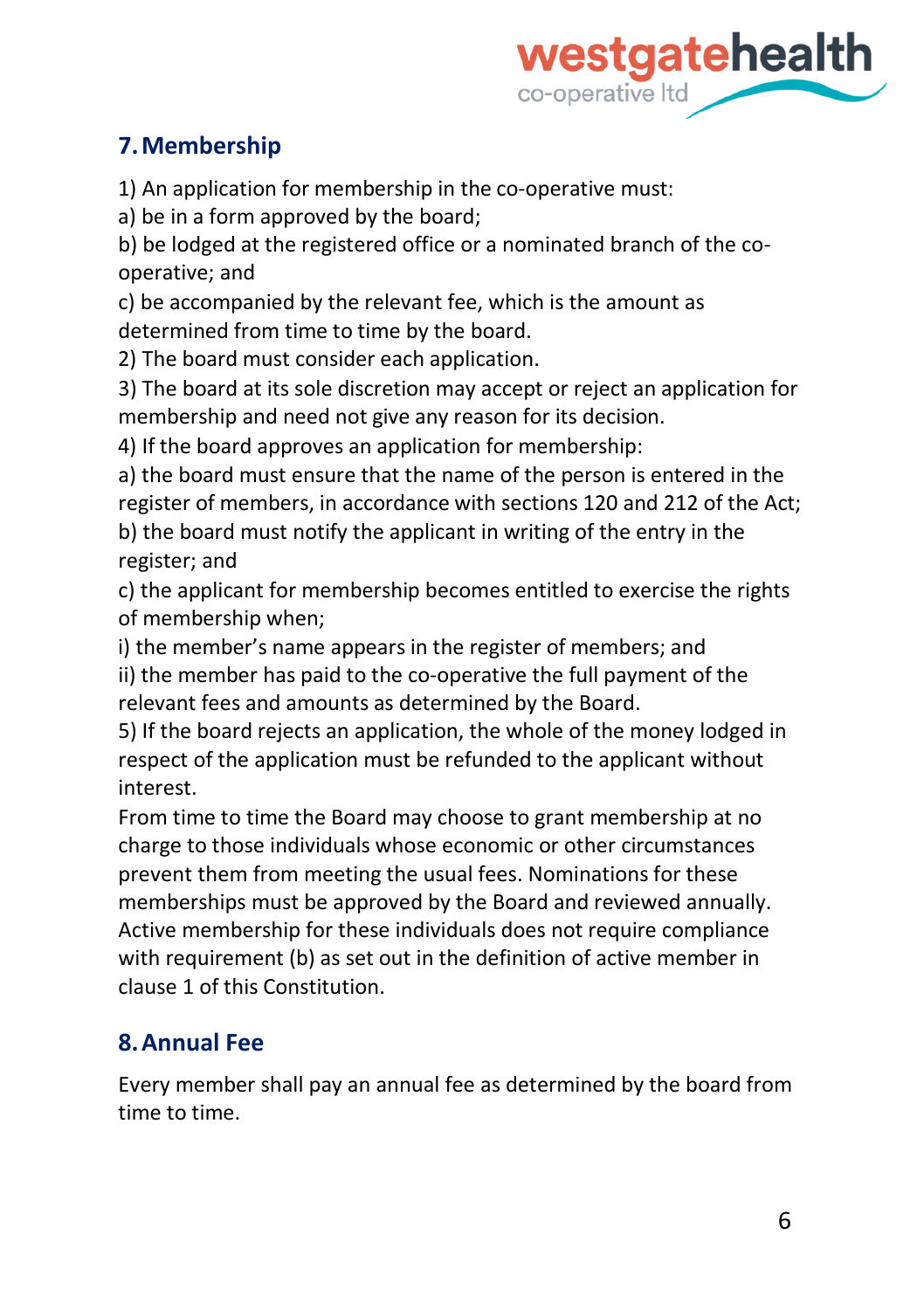

#### **9.Ceasing membership**

A person ceases to be a member in each of the following circumstances:

a. if the member's membership is cancelled under Part 2.6 of the Act;

b. if the member is expelled in accordance with this Constitution;

c. on the death of the member;

d. if the contract of membership is rescinded on the ground of misrepresentation or mistake;

e. on notice in writing given by the member to the Secretary, of the member's resignation from membership;

f. subject to clause 7(6) and pursuant to section 156 and section 161 of the Act, the board must declare membership of a member cancelled if the member has not been an active member of the co-operative for a period of one year and the co-operative has given to the member at least 28 days' notice of the board's intention, unless the member's whereabouts are unknown and the amount owed to the member does not exceed \$100.

# **10. Expulsion of members**

1) A member may be expelled from the co-operative if the co-operative by resolution of the board determines that the member should be expelled on the ground that:

a) the member has failed to discharge the member's obligations to the co-operative under the Act or this Constitution;

b) the member has acted in a manner that has -.

i) prevented or hindered the co-operative in carrying out any of its primary activities; or

ii) brought the co-operative into disrepute; or

c) the member has acted in a manner contrary to any of the co-operative principles and in so acting caused the co-operative and/or its people harm.

2) The member must be given at least 28 days written notice of the proposed resolution and of the date, time and place of the meeting of the board at which the resolution will be moved.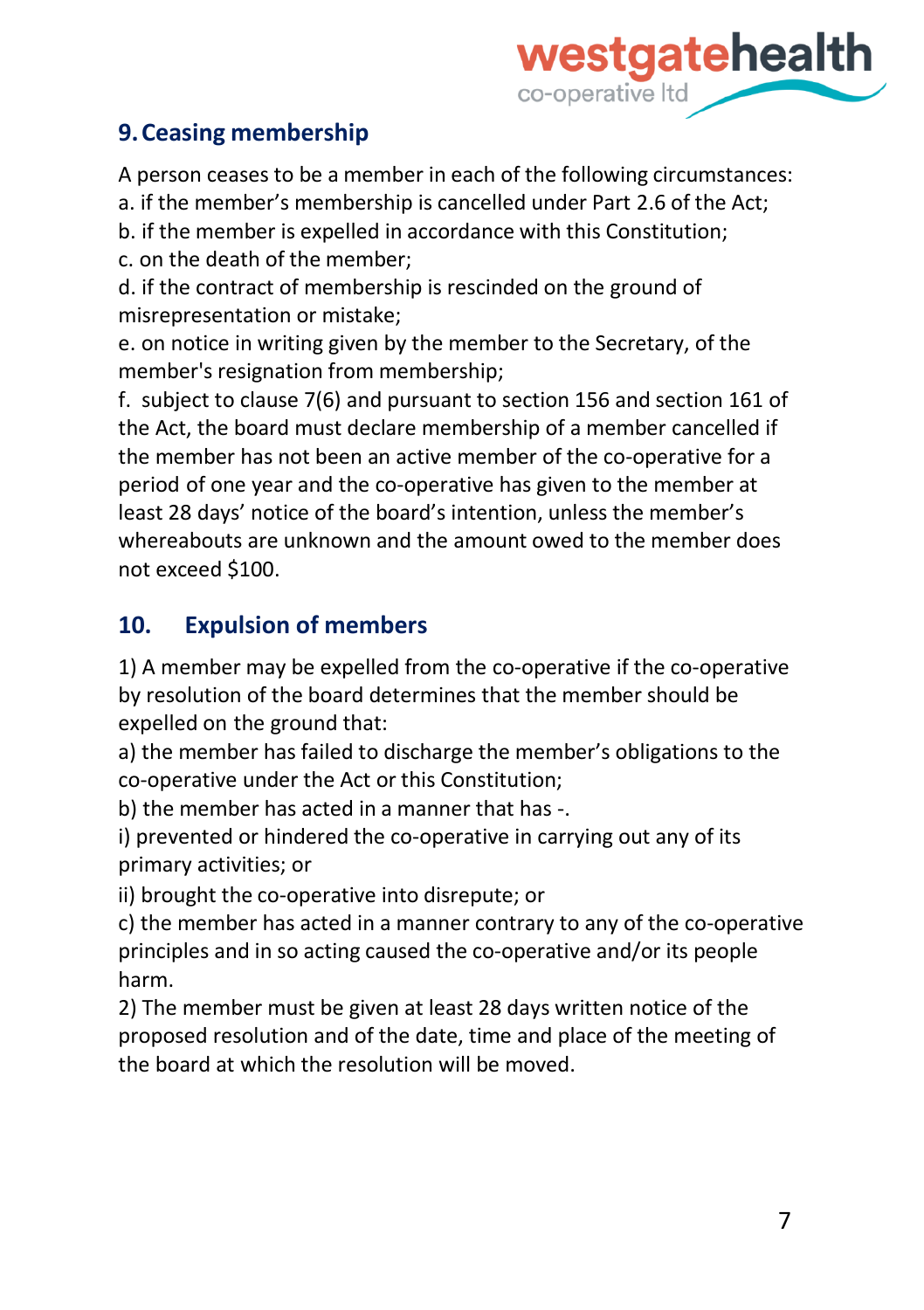

3) The procedure at the meeting of the board to consider the proposed resolution is as follows:

a) the member must be given a reasonable opportunity to be heard at the meeting;

b) the member is entitled to procedural fairness;

c) if the member fails, without reasonable excuse, to attend at the time and place of which notice has been given, the co-operative may consider the matter in the absence of the member.

d) after considering the matter, the co-operative may by resolution of the board determine to expel the member;

4) The expulsion of the member does not take effect until the board decision is notified to the member.

5) When a member is expelled, the co-operative must repay to the member any amount owing to that member, less any amount owing by the member to the co-operative, and cancel the member's membership.

#### **11. Suspension of members**

1) A member may be suspended from membership of the co-operative for a period not exceeding one year if the board determines that the member should be so suspended on the ground that:

a) the member has contravened this Constitution; or

b) the member has failed to discharge the member s obligations to the co-operative under this Constitution; or

c) the member has acted in a manner detrimental to the co-operative.

2) The member must be given at least 28 days written notice of the proposed resolution of the board and of the date, time and place of the board meeting at which the resolution will be moved.

3) The procedure at the meeting of the board to consider the proposed resolution is as follows:

a) the member must be given a reasonable opportunity to be heard at the meeting;

b) the member is entitled to procedural fairness;

c) if the member fails, without reasonable cause, to attend at the time and place of which notice has been given, the co-operative may consider the matter in the absence of the member;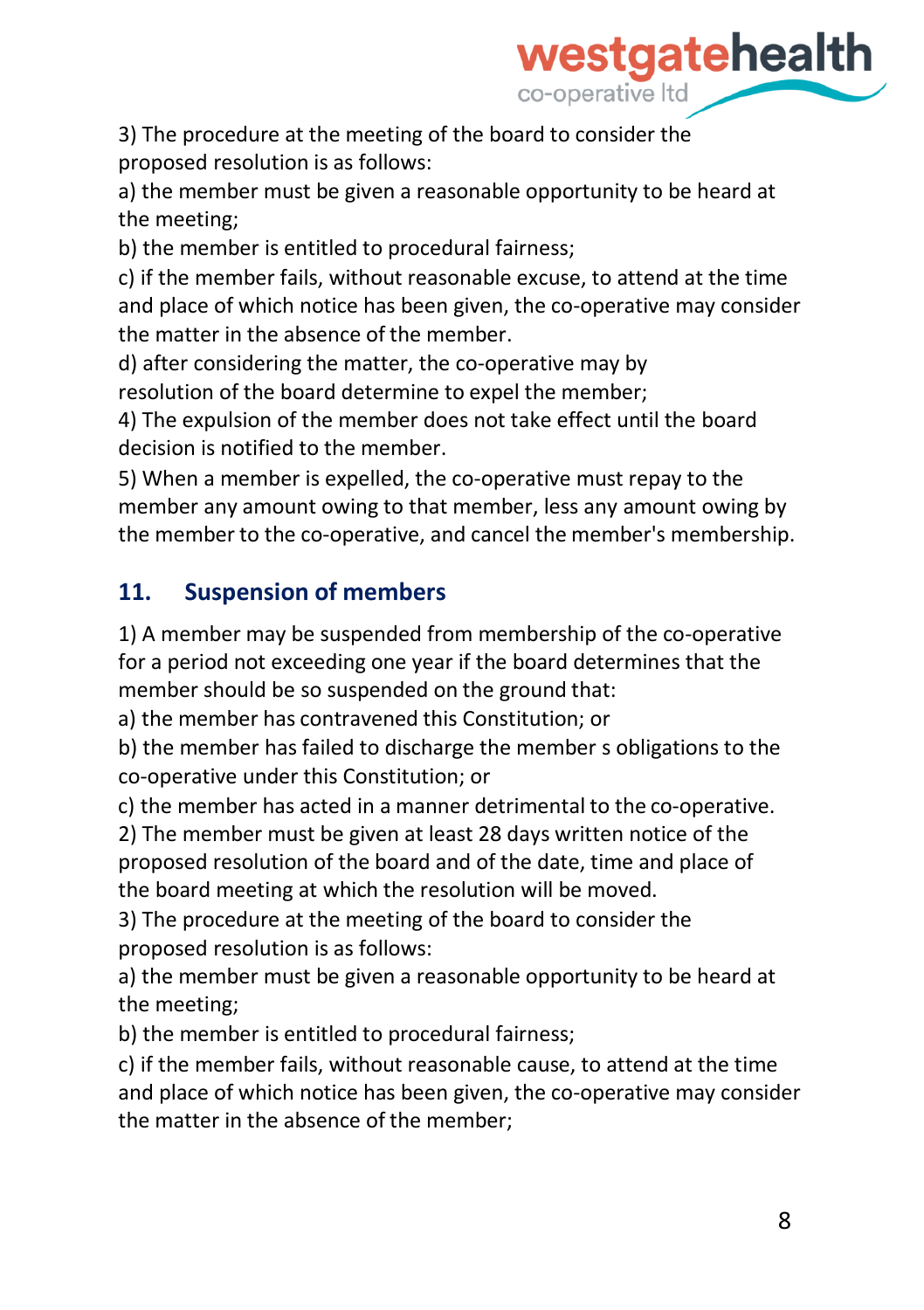

d) after considering the matter, the co-operative may by resolution of the board determine to suspend the member. 4) A member who is suspended ceases during the suspension to have the rights of a member except as otherwise provided in the Act or this Constitution.

#### **12. Disputes**

1) The grievance procedure set out in this rule applies to disputes under this Constitution between:

a) a member and another member; or

b) a member and the co-operative.

2) The parties to the dispute must meet and discuss the matter in dispute, and, if possible, resolve the dispute within 14 days after the dispute comes to the attention of all of the parties.

3) If the parties are unable to resolve the dispute at the meeting under sub-clause (2) or if a party fails to attend that meeting, then the parties must, within 10 days, hold a meeting in the presence of a mediator.

4) The mediator must be:

a) a person chosen by agreement between the parties; or

b) in the absence of agreement -

i) in the case of a dispute between a member and another member, by the board of the co-operative; or

ii) in the case of a dispute between a member and the co-operative, a person who is a member of the Dispute Settlement Centre of Victoria (Department of Justice).

5) A member of the co-operative can be a mediator.

6) The mediator cannot be a member who is a party to the dispute.

#### **13. Fines**

The co-operative shall not impose a fine on a member for any infringement of this Constitution.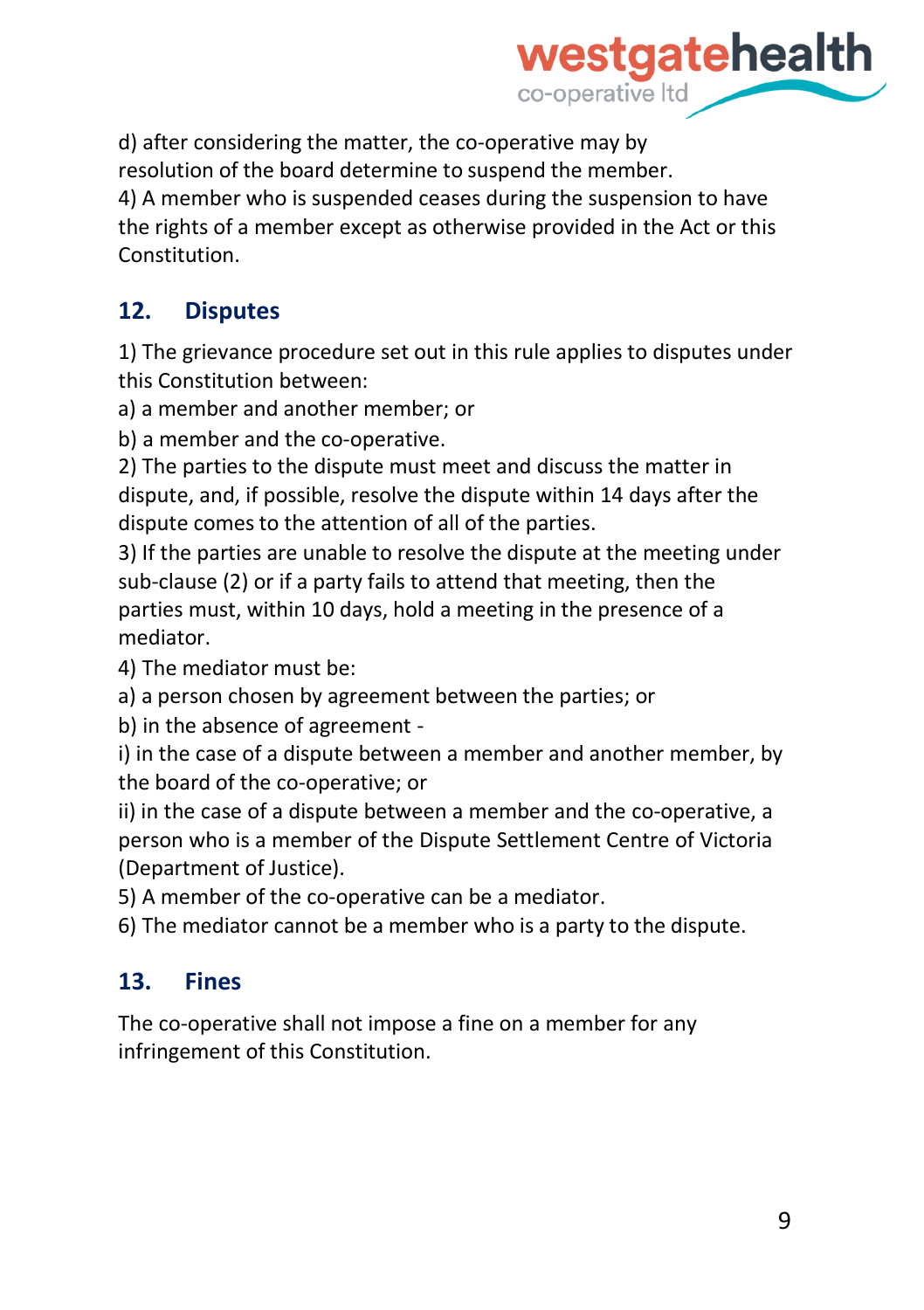

#### **14. Liability of members**

1) A member is not, as a member, under any personal liability to the cooperative except for the amount of any charges payable by the member to the co-operative as required by this Constitution.

2) On the death of a member, the member's estate remains liable as the member until the member's personal representative or some other person is registered in the member's place.

#### **15. Forfeitures and cancellations - Inactive members**

(1) In accordance with section 156 of the Act, the board, after giving any notice required under section 161 of the Act, must declare the membership of a member cancelled if:

a. the whereabouts of the member are not presently known to the cooperative and have not been known to the co-operative for a period of at least 1 year before that time; or

b. the member is not presently an active member of the co-operative and has not been an active member of the co-operative at any time during the period of 1 year immediately before that time.

(2) Sub-clause (1) applies to a member only if he or she was a member ofthe co-operative throughout the period referred to in paragraph (a) or(b), as the case requires.

(3) If the membership of a member is cancelled, any amount due to the member in respect of the cancellation must be dealt with in accordance with section 163 of the Act.

# **16. Death of a member**

(1) Subject to section 103 of the Act, on the death of the member, the board must transfer the deceased member's interest in the co-operative to:

a. the executor or administrator of the deceased member; or

b. with the consent of the board, to a person:

i. who is specified by the personal representative of the deceased member in an application under section 103 of the Act; and

ii. who is qualified to be a member in accordance with the Act and this Constitution.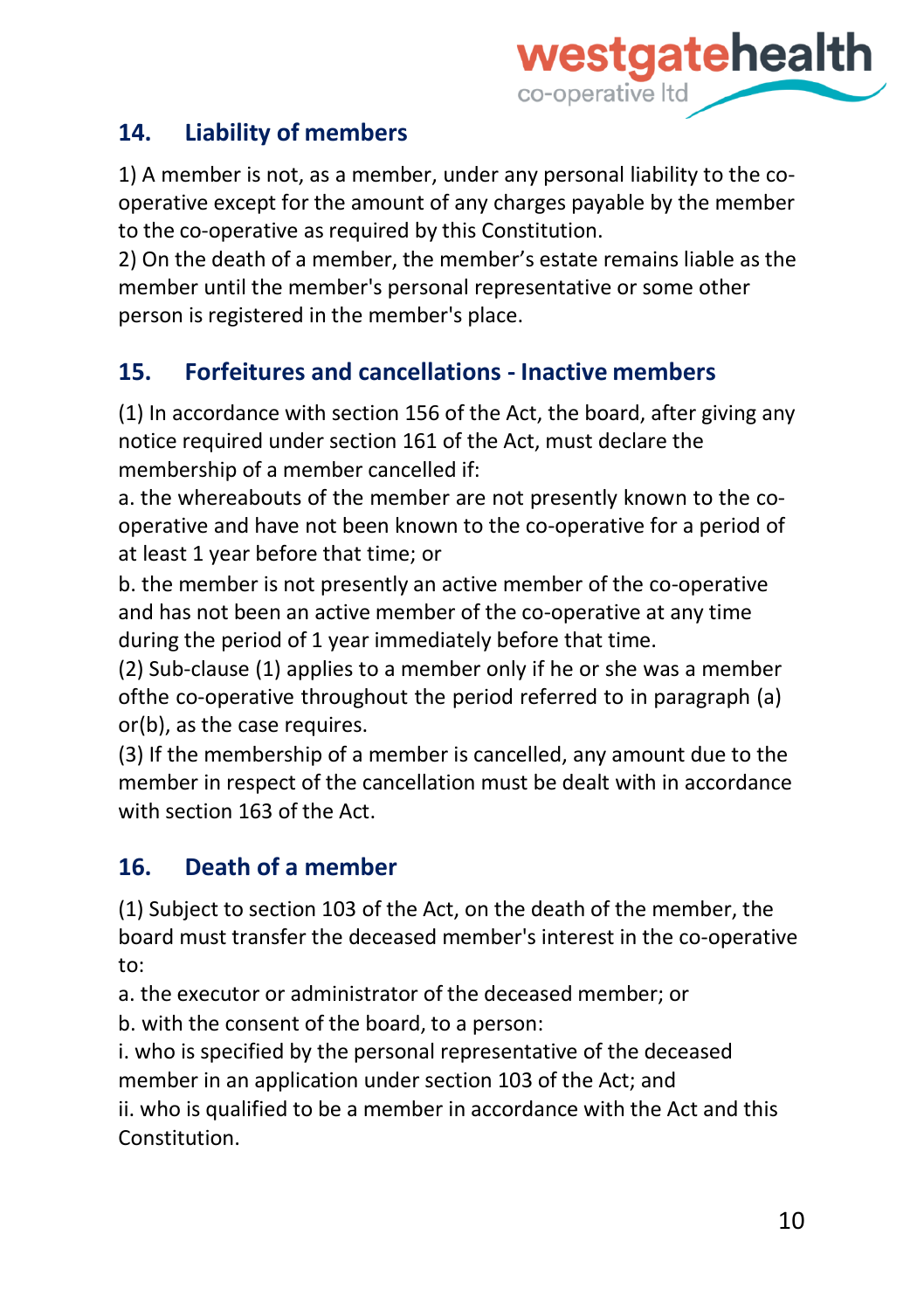

(2) The board may transfer the interest of a deceased member to a person entitled in accordance with section 104 of the Act if: a. the total value of the interest is less than \$10,000 (or such other amount as may be prescribed by the regulations); and b. there has not been a grant of administration of the estate, or probate

of the will of the deceased member.

#### **17. Transfer and transmission of debentures**

(1) The instrument of transfer of a debenture must be executed by the transferor (the giver) and the transferee (the receiver).

(2) The transferor remains the holder of the debenture until the board consents to the transfer and the name of the transferee is entered in the registers of debentures in respect of the debenture.

(3) A transfer of debentures must be in the form of Appendix 2 or in a form approved by the board.

(4) The board may decline to recognise any instrument of transfer of a debenture and may decline to register the transfer unless:

a. the instrument of transfer is accompanied by the debenture and such other evidence as the board may reasonably require to show the right of the transferor to make the transfer; and

b. any stamp duty payable in respect of the instrument of transfer has been paid.

(5) If the board refuses to register a transfer of debenture, it must send written notice of its decision to the proposed transferee within 28 days after making that decision.

#### **18. Annual general meetings**

(1) In accordance with section 252 of the Act, the first annual general meeting of the co-operative must be held at any time within 18 months after the incorporation of the co-operative.

(2) The second or any subsequent annual general meeting of the cooperative must be held within 5 months after the close of the financial year of the co-operative.

(3) The board may determine the date, time and place of the annual general meeting.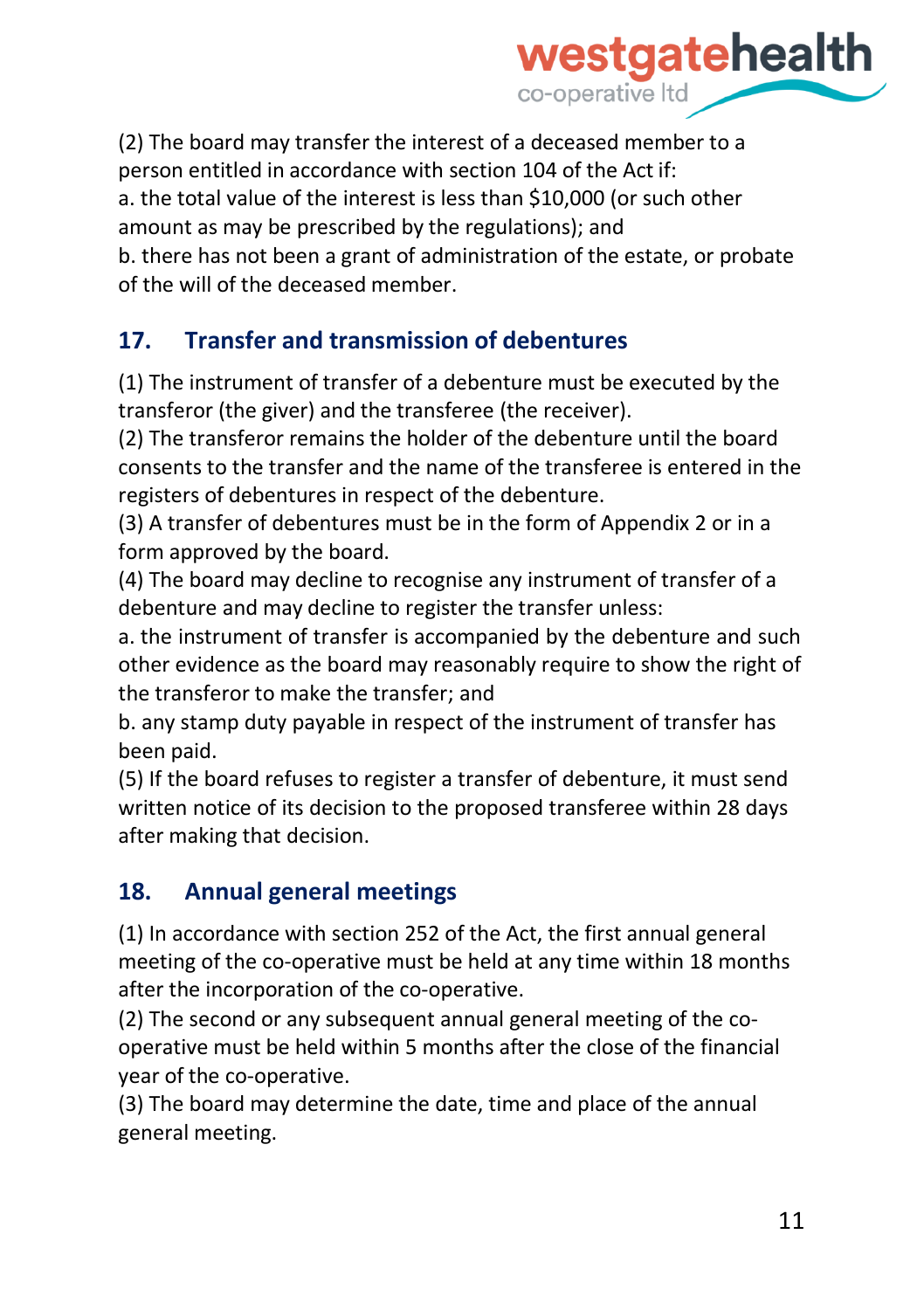

(4) All general meetings of the co-operative other than the annual general meeting shall be special general meetings.

(5) If the board does not hold an annual general meeting within the required time, the members may requisition the meeting in accordance with section 257 of the Act.

#### **19. Special general meetings**

(1) A special general meeting of the co-operative may be convened at any time by the board of directors.

(2) In accordance with section 257 of the Act, the board must convene a general meeting of the co-operative on the written requisition of the number of active members of the co-operative who together are able to cast at least 1% of the total number of votes able to be cast at a meeting of the co-operative.

#### **20. Notice of general meetings**

(1) The board must give at least 14 days' notice of each general meeting.

(2) The notice may be given in accordance with section 611 of the Act.

(3) The notice must specify the place, the day and the time of the meeting and if special business is to be transacted, set out generally the nature of the special business.

(4) If a special resolution is to be proposed at the meeting at least 21 days' notice of that special resolution must be given to the members ofthe co-operative in accordance with section 239 of the Act.

(5) A member of the co-operative who wishes to propose a resolution at a general meeting must give the co-operative written notice of the resolution.

(6) If notice of an ordinary resolution is given under sub-clause (5) at least 14 days before the board gives notice of the meeting, the board must include details of that resolution in the notice of the meeting.

#### **21. Business at general meetings**

1) The ordinary business of the annual general meeting shall be  $$ a) to confirm minutes of the last preceding general meeting (whether annual or special);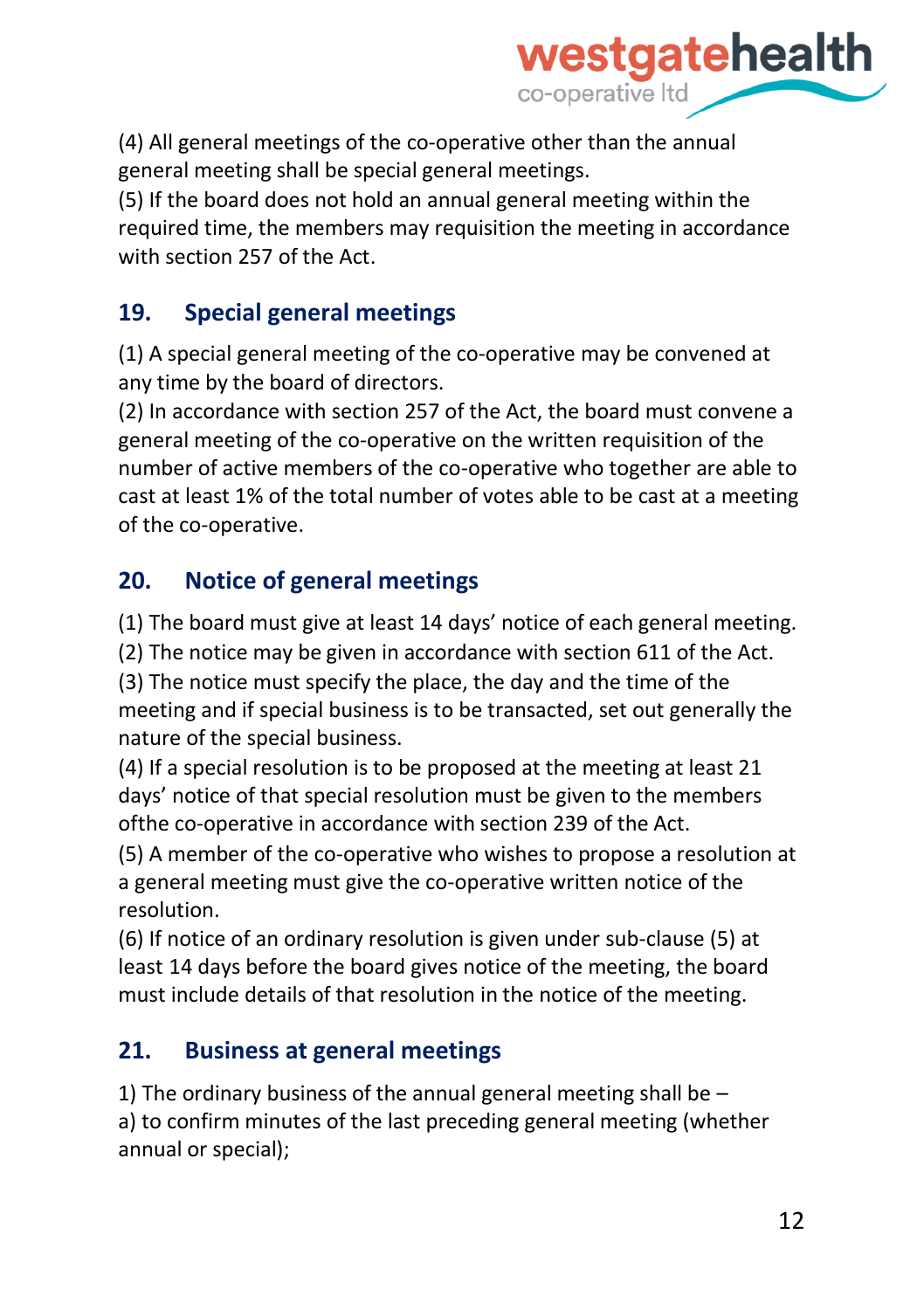

b) to receive from the board, auditors, or any officers of the co-operative reports upon the transactions of the co-operative during the financial year, including balance sheet, trading account, profit and loss account, statement of cash flows, and the state of affairs at the end of that year; c) to elect directors.

2) The annual general meeting may also transact special business of which notice has been given to members in accordance with this Constitution.

3) All business of a general meeting, other than ordinary business, is special business.

#### **22. Quorum at general meetings**

1) An item of business must not be transacted at a meeting of a cooperative unless a quorum of members entitled to vote is present during the transaction of that item.

2) Subject to sub-clause (3) the quorum of the co-operative is 6 (six) members entitled to vote at a meeting of the co-operative.

3) If within half an hour after the appointed time for the meeting a quorum is not present, the meeting:

a) if convened upon the requisition of members, is abandoned; and b) in any other case is to be adjourned to the same day and time in the next week at the same place.

4) If at an adjourned meeting, under sub-clause (3)(b), a quorum is not present within half an hour after the time appointed for the meeting the meeting must be abandoned.

#### **23. Presiding at general meetings**

1) Subject to this rule, the chairperson of the board presides at every general meeting of the co-operative.

2) If the chairperson of the board is unable or unwilling to preside or is not present within 15 minutes after the time appointed for the meeting, the members present must select one of their number to preside.

3) The person selected under sub-clause (2) presides at that meeting until the time that the chairperson attends and is willing to act.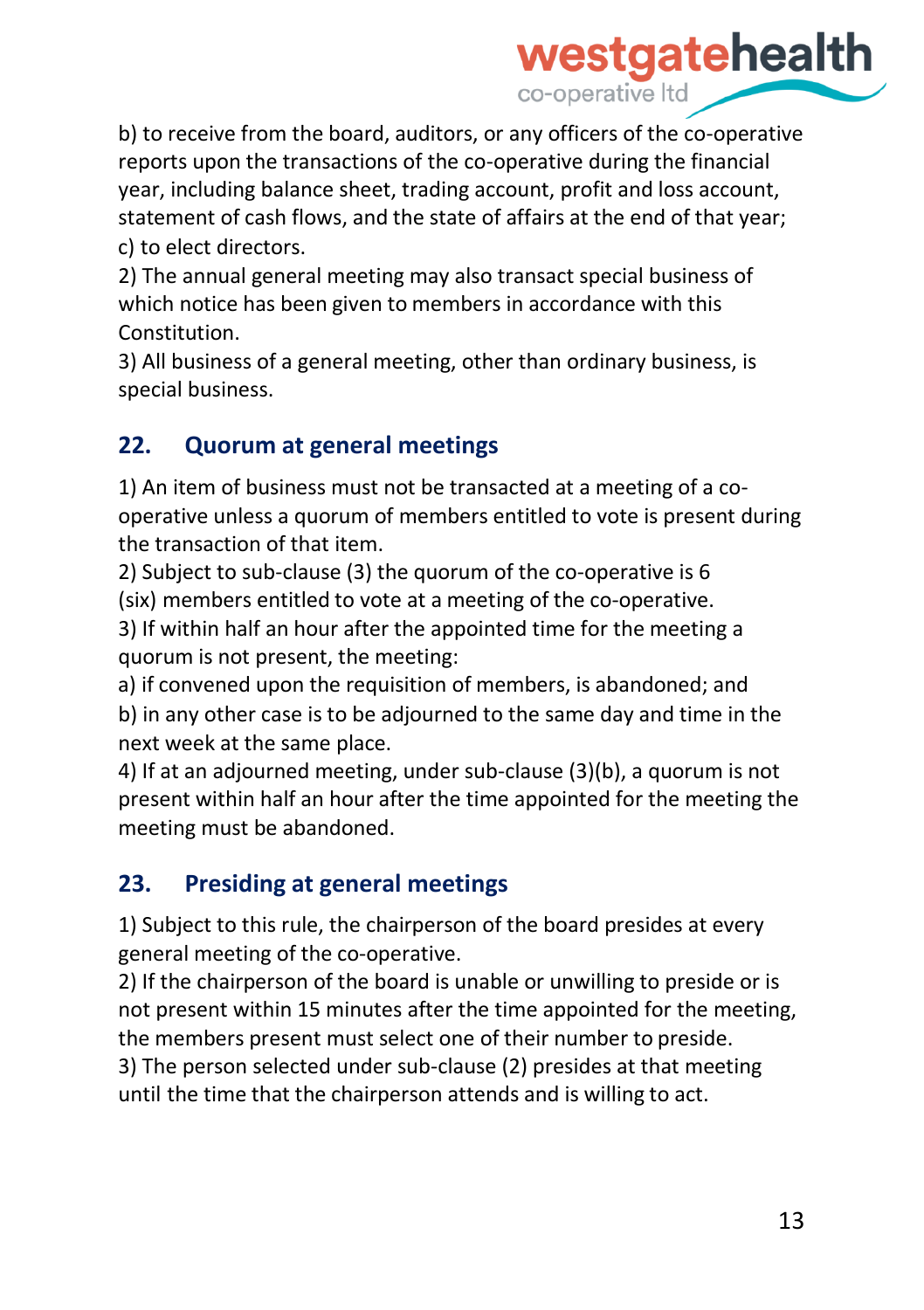

#### **24. Adjournment of meetings**

(1) The person presiding may, with the consent of a majority of members present at the meeting, adjourn the meeting from time to time and from place to place.

(2) The person presiding must, if directed by a majority of members present at the meeting, adjourn the meeting to a date and time agreed. (3) No business may be transacted at an adjourned meeting other than business unfinished at the meeting which was adjourned.

(4) This rule only applies if there is a quorum at the meeting to be adjourned.

# **25. Standing orders at meetings**

(1) Subject to sub-clause (3), the following standing orders must be observed at general meetings of the co-operative -

a. The mover of a proposition must not speak for more than 10 minutes. Subsequent speakers are allowed 5 minutes, and the mover of the proposition 5 minutes to reply. The meeting may however by simple majority extend in a particular instance the time permitted by this rule. b. If an amendment to an original proposition is proposed, no second amendment may be considered until the first amendment is disposed of. c. If an amendment is carried, the proposition as so amended displaces the original proposition and may itself be amended.

d. If an amendment is defeated, then a further amendment may be moved to the original proposition. However, only one amendment may be submitted to the meeting for discussion at one time.

e. The mover of every original proposition, but not of an amendment, has the right to reply. Immediately after this the question must be put from the chair. No other member may speak more than once on the same question, unless permission is given for an explanation, or the attention of the chairperson is called to a point of order.

f. Propositions and amendments must be submitted in writing, if requested by the chairperson.

g. Any discussion may be closed by a resolution "that the question be now put" being moved seconded, and carried. That resolution must be put to the meeting without debate.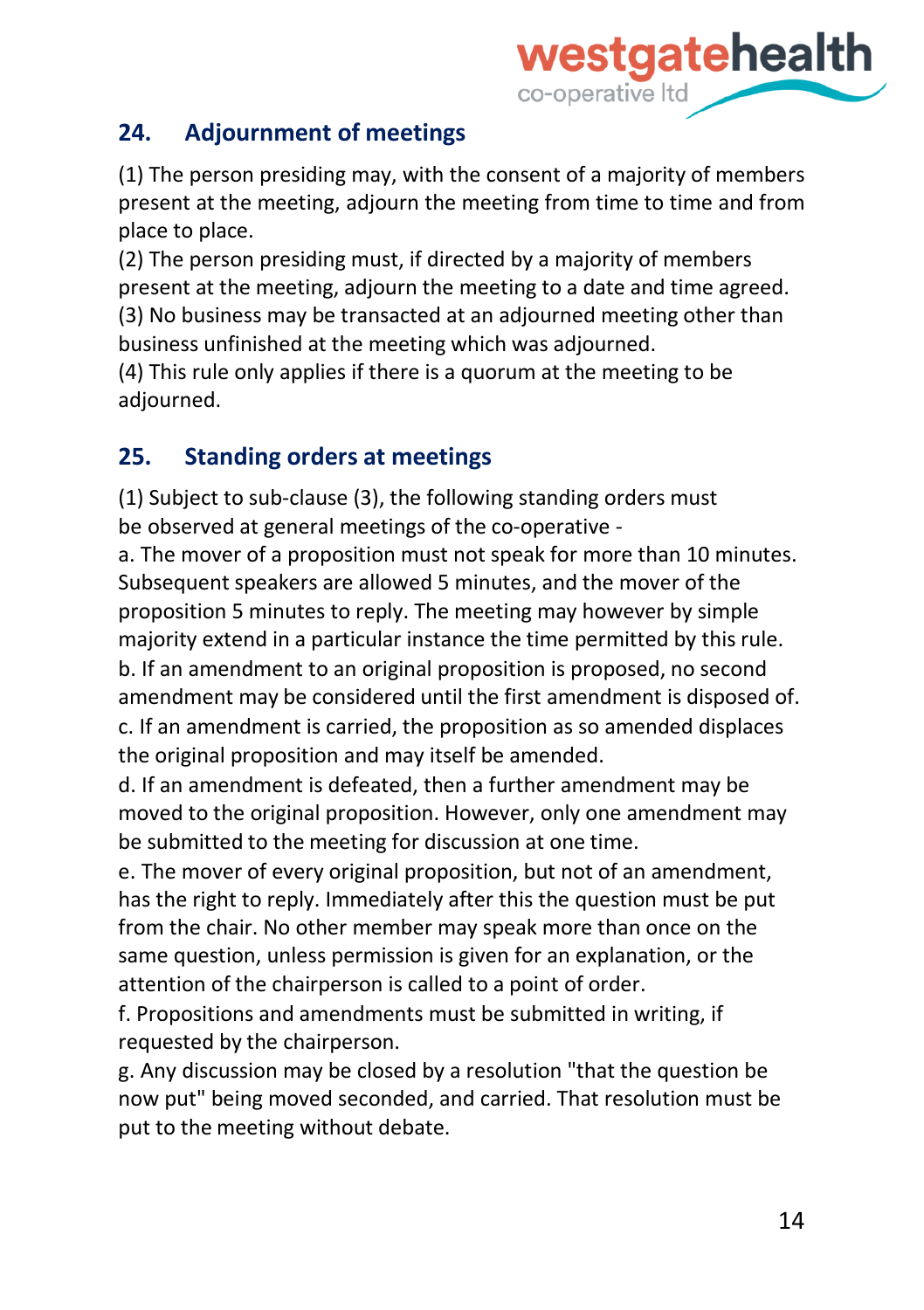

h. Any discussion may be closed by a resolution "that the question be now put" being moved seconded, and carried. That resolution must be put to the meeting without debate.

(2) Any member, or visitor invited to attend the meeting by the board, may speak on any issue at a meeting with the permission of the chairperson subject to any conditions imposed by the chairperson. (3) The standing orders may be suspended for any period by ordinary resolution.

#### **26. Attendance and voting at general meetings**

(1) The right to vote attaches to membership and not shareholding.

(2) A member of the co-operative is not entitled to vote at a meeting of the co-operative unless that person is an active member of the cooperative.

(3) Subject to the Act and this rule, every member of the co-operative has only one vote at a meeting of the co-operative.

(4) A member of the co-operative who is under 18 years of age is not entitled to vote pursuant to section 114 of the Act.

(5) In the case of family membership:

a. the adult family members have only one vote between them; and b. that vote may be exercised by the adult member whose name appears first in the register of members unless the other family members otherwise direct.

(6) Subject to the Act and this Constitution, a question for decision at a general meeting, other than a special resolution, must be determined by a majority of members present at the meeting and voting.

(7) In accordance with section 256(1) of the Act, unless a poll is demanded pursuant to section 256(2) of the Act, a question for decision at a general meeting must be determined by a show of hands.

(8) In the case of an equality of votes at a meeting of the co-operative, whether on a show of hands or on a poll, the chairperson of the meeting at which the show of hands takes place or at which the poll is demanded may exercise a second or casting vote.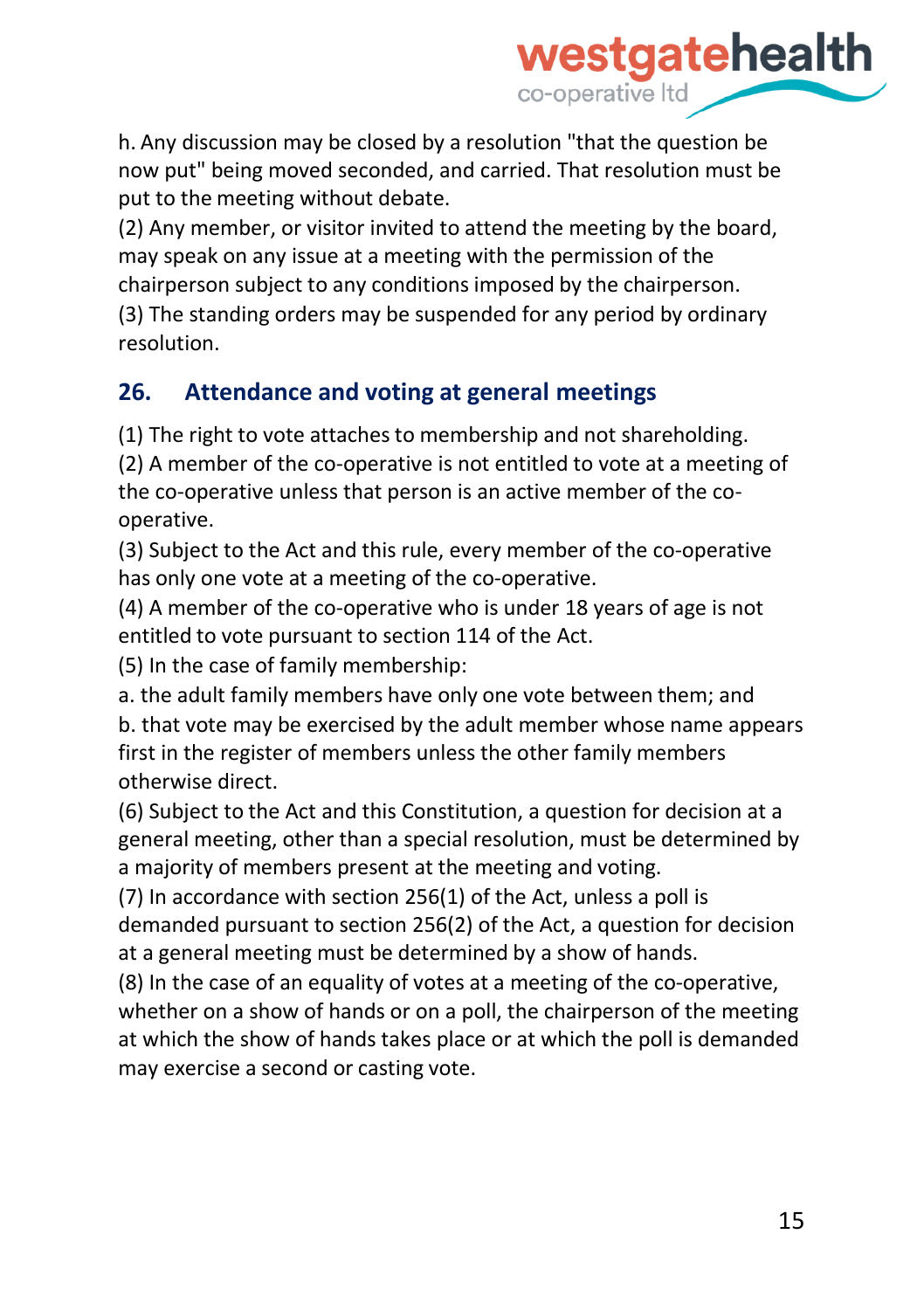

(9) A member not physically present at a general meeting may be permitted to participate in the meeting by the use of technology that allows that member and the members present at the meeting to clearly and simultaneously communicate with each other.

(10) A member participating in a general meeting as permitted under sub-clause (9) is taken to be present at the meeting and, if the member votes at the meeting, is taken to have voted in person.

#### **27. Postal ballot**

(1) The manner of voting shall be in accordance with the regulations.

(2) A special postal ballot or a postal ballot must be held:

a. when required by the Act; or

b. in accordance with section 250 of the Act, on the written requisition of the number of active members of the co-operative who together are able to cast at least 20% of the total number of votes able to be cast at a meeting of the co-operative; or

c. if approved by the members by ordinary resolution.

#### **28. Poll at general meetings**

(1) If a poll (or ballot) is demanded by at least 5 members, it must be conducted in a manner specified by the person presiding and the result of the poll is the resolution of the meeting on that question.

(2) A poll demanded for the election of a person presiding or on a question of adjournment must be taken immediately, but any other poll may be conducted at any time before the close of the meeting.

# **29. Special and ordinary resolutions**

(1) A special resolution is a resolution which is passed in accordance with sections 239 and 240 of the Act -

a. by a two-thirds majority at a general meeting of members; or by a two-thirds majority in a postal ballot (other than a special postal ballot) of members; or

b. by a three-quarters majority in a special postal ballot of members.

(2) An ordinary resolution is a resolution passed by a simple majority at a general meeting or in a postal ballot by members.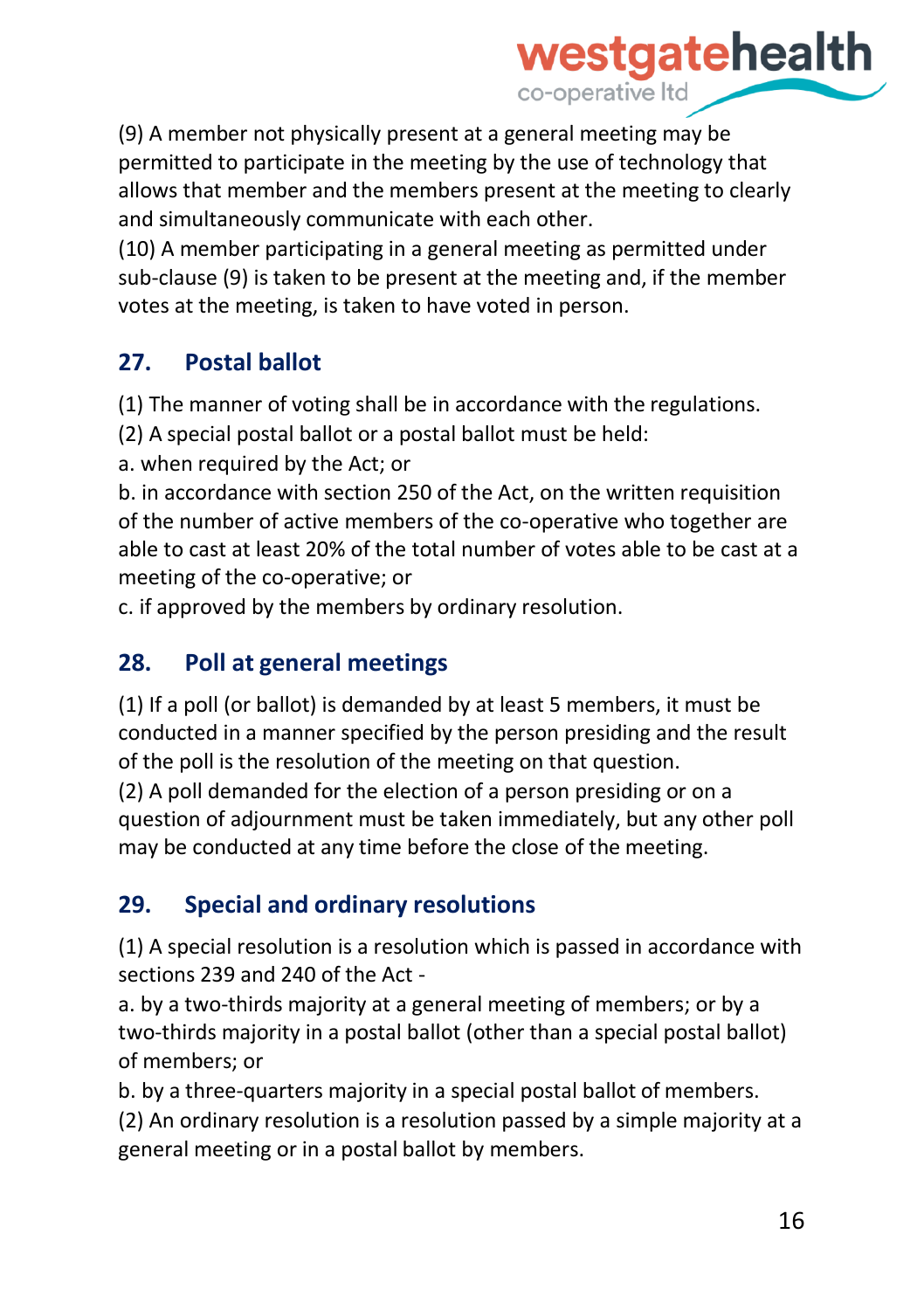

(3) A special resolution has effect from the date that it is passed unless it is required to be registered under section 242(2) of the Act.

#### **30. Board of directors**

(1) There shall be a board of between six (6) and nine (9) directors. Not more than two (2) employees (whether members or not) can be elected or appointed asdirectors at any one time.

- (2) A director must be:
- a. a natural person; and
- b. not less than 18 years of age.

#### **31. Qualifications of directors**

(1) A person is not qualified to be a director unless he or she is:

a. an active member of the co-operative; or

b. a person qualified as set out in Appendix 3 ("independent director").

(2) In accordance with section 174 of the Act, a person may only be elected or appointed as an independent director if there are at least 3 member directors appointed for each independent director.

(3) A person must not act as a director if the person is disqualified under section 181 of the Act.

(4) The first directors shall be elected at the meeting for the formation of the co-operative.

# **32. Retirement of directors**

(1) At each annual general meeting of the co-operative three of the directors shall retire from office.

(2) A retiring director retains office until the close of the meeting at which his or her successor is elected.

(3) The directors to retire in any one year are, subject to the provisions as to the filling of casual vacancies, those that have been longest in office since their last election and if there are 2 or more directors who became directors on the same day, those who retire must be determined by lot unless they otherwise agree among themselves. (4) Subject to sub-clauses (5) and (6), a retiring director is eligible for re-election.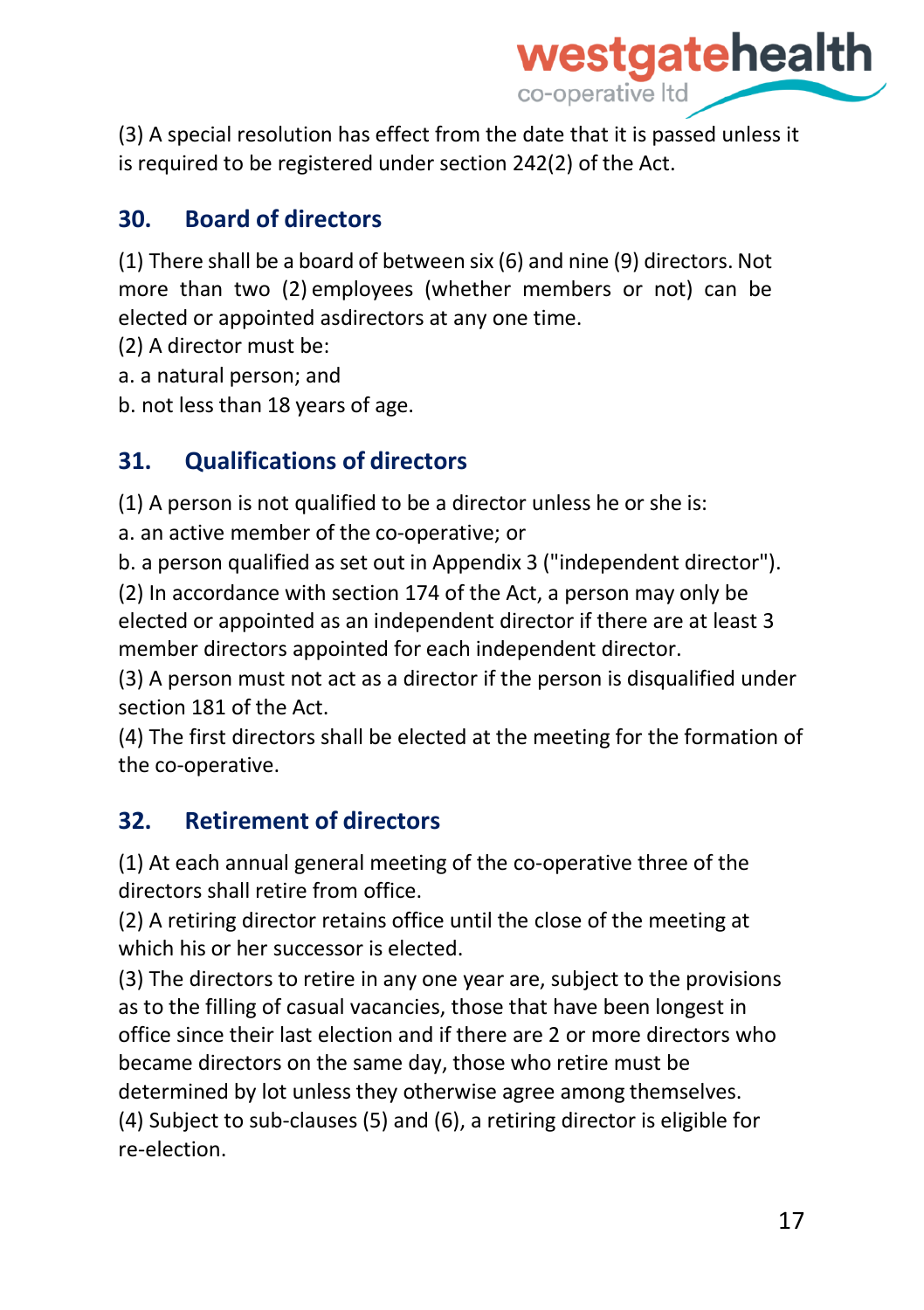

(5) Subject to sub-clause (6), a director who has served on the board for a period of nine consecutive years after the adoption by the cooperative of this Constitution is ineligible to hold the position of director between the period ending the nine consecutive years and one year thereafter.

(6) The nine years period referred to under sub-clause (5) is not to include any time a director held the position of director before the adoption of this Constitution.

#### **33. Election of directors**

(1) At least 6 weeks before an annual general meeting, the board shall cause a notice to be displayed at the reception desk of each clinic of the co-operative inviting nominations of candidates for election as directors. Where a member has provided an email address, notice is to be sent by email to that member.

(2) The notice shall:

a. notify all members of the number of directors retiring at the annual general meeting; and

b. state that the following information and nomination form can be obtained from the premises of the co-operative:

i. the duties and responsibilities of a director; and

ii. the anticipated remuneration (if any); and

iii. the nomination and election procedures.

(3) Such nominations other than in the case of retiring directors must:

a. be signed by 2 or more members; and

b. be endorsed by a simple majority of the board; and

c. provide details of the qualifications and experience of the person nominated; and

d. provide a signed declaration that the candidate:

i. is not a bankrupt; and

ii. their property is not subject to control under the law relating to bankruptcy; and

e. be accompanied by a notice in writing signed by the candidate agreeing to his or her nomination.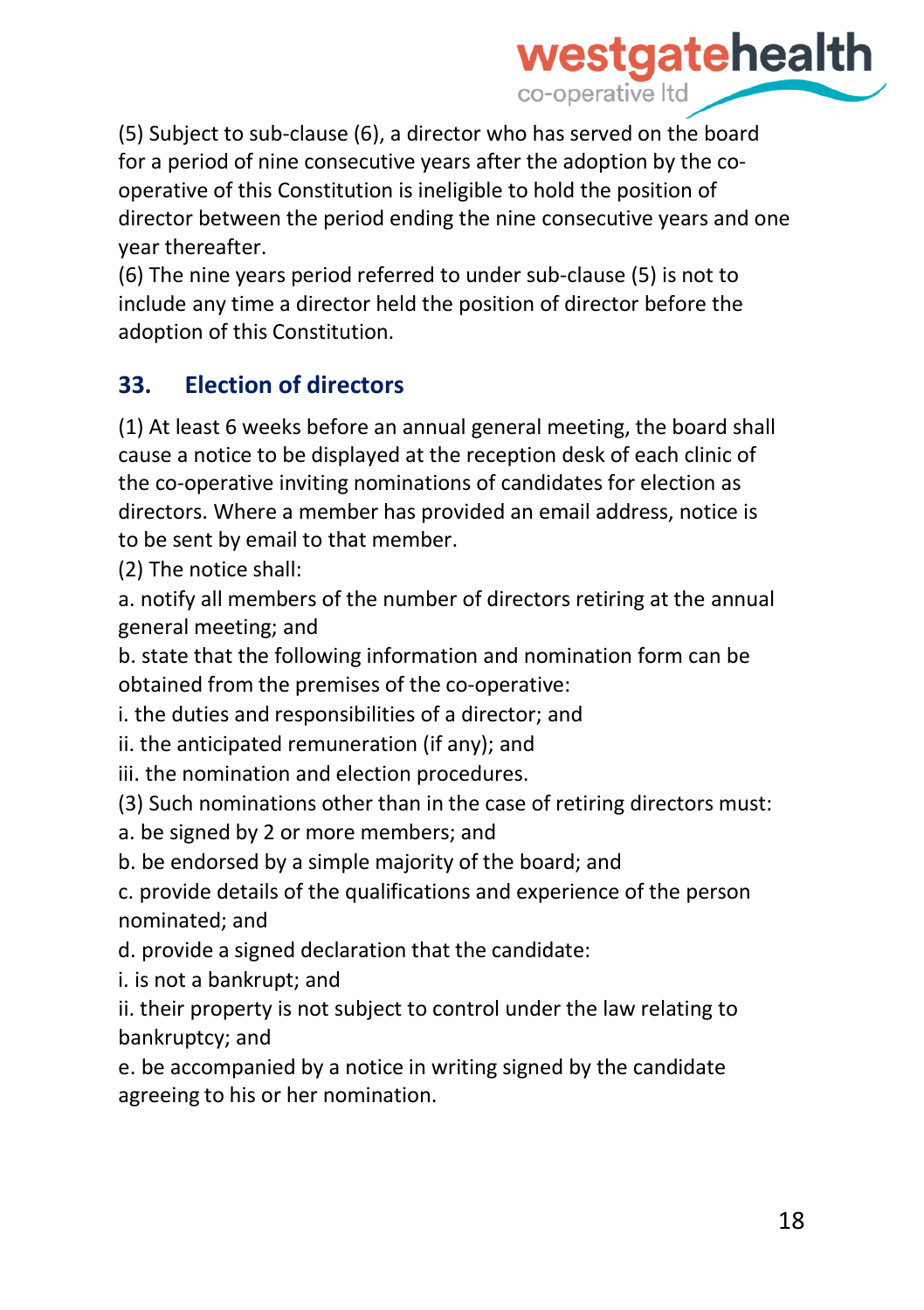

(4) Retiring directors shall be deemed to have been nominated unless they notify the co-operative to the contrary or they are rendered ineligible through the operation of rule 32(5).

(5) The nomination and the notice referred to in the sub-clause (3) must belodged at the registered office of the co-operative at least 21 days before the annual general meeting.

(6) In the event of a ballot, the following details of each person who has been nominated must be given to members with the ballot paper:

a. name; and

b. qualifications and experience; and

c. length of any previous service as a director of the co-operative or with any other co-operative.

#### **34. Manner of election**

(1) The ballot for the election of directors must be conducted at the annual general meeting in the manner that the board directs. (2) If, at the annual general meeting at which an election of directors ought to take place, the place of any retiring directors is not filled, the board shall treat any vacancy as a casual vacancy and shall be filled in accordance with clause 35.

#### **35. Casual vacancy**

(1) If there is a casual vacancy in the office of director under section 179 of the Act, the board may appoint a person to fill that vacancy, but the person appointed must retire at the next annual general meeting.

#### **36. Removal from the office of director**

- 1. A director may be removed from office before the end of the director's period of office by –
	- a. the passing of an ordinary resolution to that effect; or
	- b. subject to sub-clause (2), the carrying of a motion to that effect by at least two thirds of directors during a meeting of the board of directors.
- 2. A motion to remove a director is invalid unless the resolution or motion attaches evidence of a breach of director duties, such as  $-$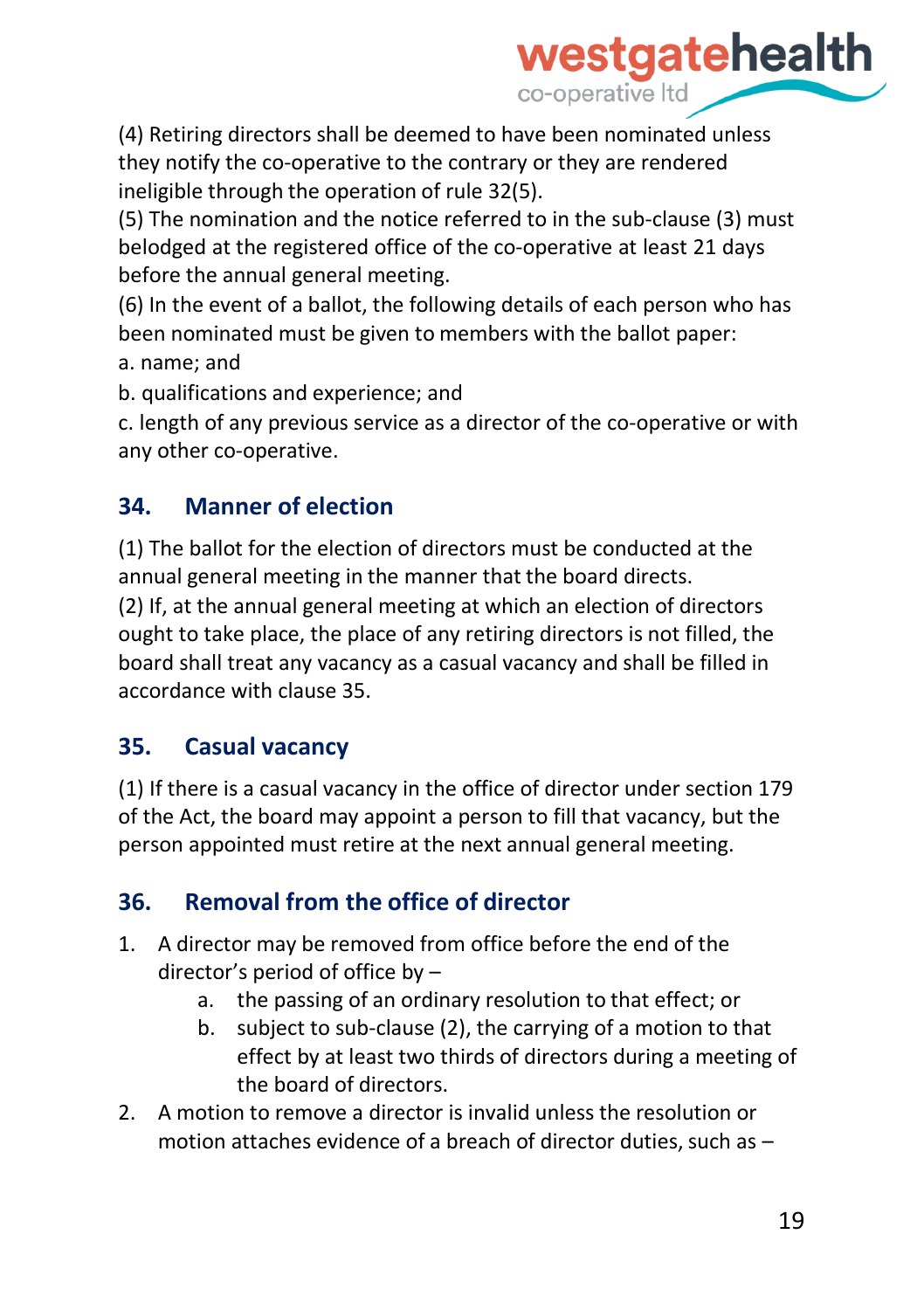# westgatehealth co-operative Itd

- a. Failing to exercise director powers and duties with the care and diligence that a reasonable person would have, which includes taking steps to ensure the director is properly informed about the financial position of the cooperative and ensuring the cooperative doesn't trade if it is insolvent;
- b. Failing to exercise director powers and duties in good faith in the best interests of the cooperative and for a proper purpose;
- c. Improperly using the director position to gain an advantage for the director or someone else, or to cause detriment to the cooperative;
- d. Improperly using information obtained through the director position to gain an advantage for the director or someone else, or to cause detriment to the cooperative; or
- e. Breaching the confidentiality of board communications except in cases to reveal matters of serious abuse of power or irresponsible governance;

#### AND

Prior to the passing of the resolution or carrying of the motion, the director who is subject to the removal action is provided reasonable opportunity to answer the allegation.

#### **37. Remuneration**

A director of the co-operative must not be paid any remuneration for services as a director.

#### **38. Delegation by board**

In accordance with section 178 of the Act, the board may, by resolution, delegate the exercise of such of the board's functions (other than this power of delegation) as are specified in the resolution-

- a. to a director; or
- b. to a committee of 2 or more directors; or
- c. to a committee of members of the cp-operative and other persons if members compromise the majority of persons on the committee.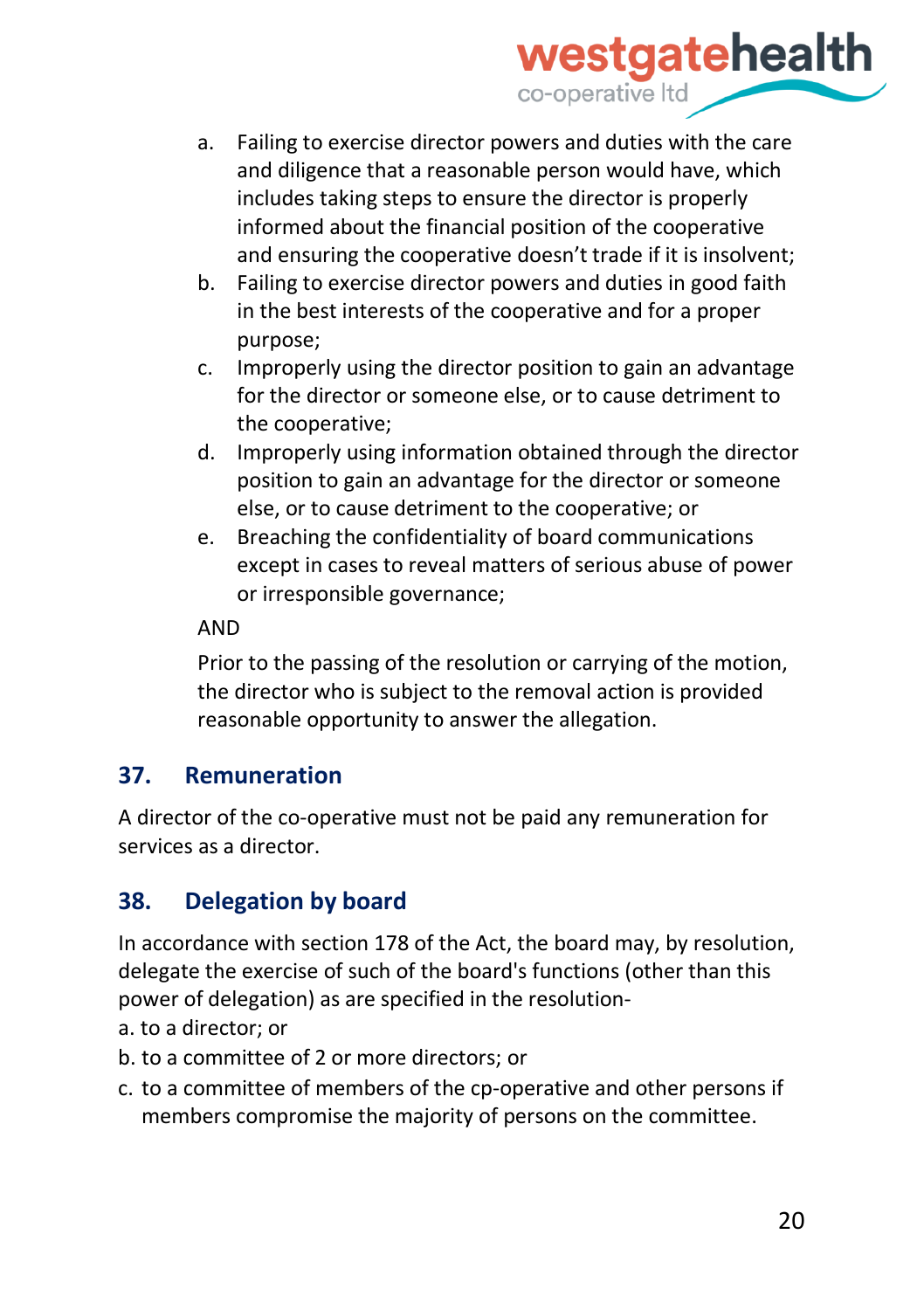

#### **39. Proceedings of the board**

(1) Meetings of the board are to be held as often as may be necessary for properly conducting the business of the co-operative and must in any case be held at least every three months.

(2) Questions arising at any meeting shall be decided by a majority of votes.

(3) In the case of an equality of votes, the chairperson has a second or casting vote.

(4) A director may call a meeting of the board of directors by giving notice individually to every other director.

(5) Except in special circumstances determined by the chairperson, at least 48 hours' notice shall be given to the directors of all meetings of the board.

(6) A board member who is not physically present at a board meeting may participate in the meeting by the use of technology that allows that board member and the board members present at the meeting to clearly and simultaneously communicate with each other.

(7) A board member participating in a board meeting as permitted under sub-clause (6) is taken to be present at the meeting and, if the member votes at the meeting, is taken to have voted in person.

#### **40. Quorum for board meetings**

The quorum for a meeting of the board is five (5).

#### **41. Chairperson of board**

(1) The chairperson of the board shall be elected at the first board meeting after each annual general meeting.

(2) If the chairperson of the board is unable or unwilling to preside or is not present within 15 minutes after the time appointed for meetings of the board, the members present must select one of their number to preside.

(3) The person selected under sub-clause (2) presides at the board meetinguntil the time that the chairperson attends and is willing to act. The board may by ordinary resolution remove the chairperson from office.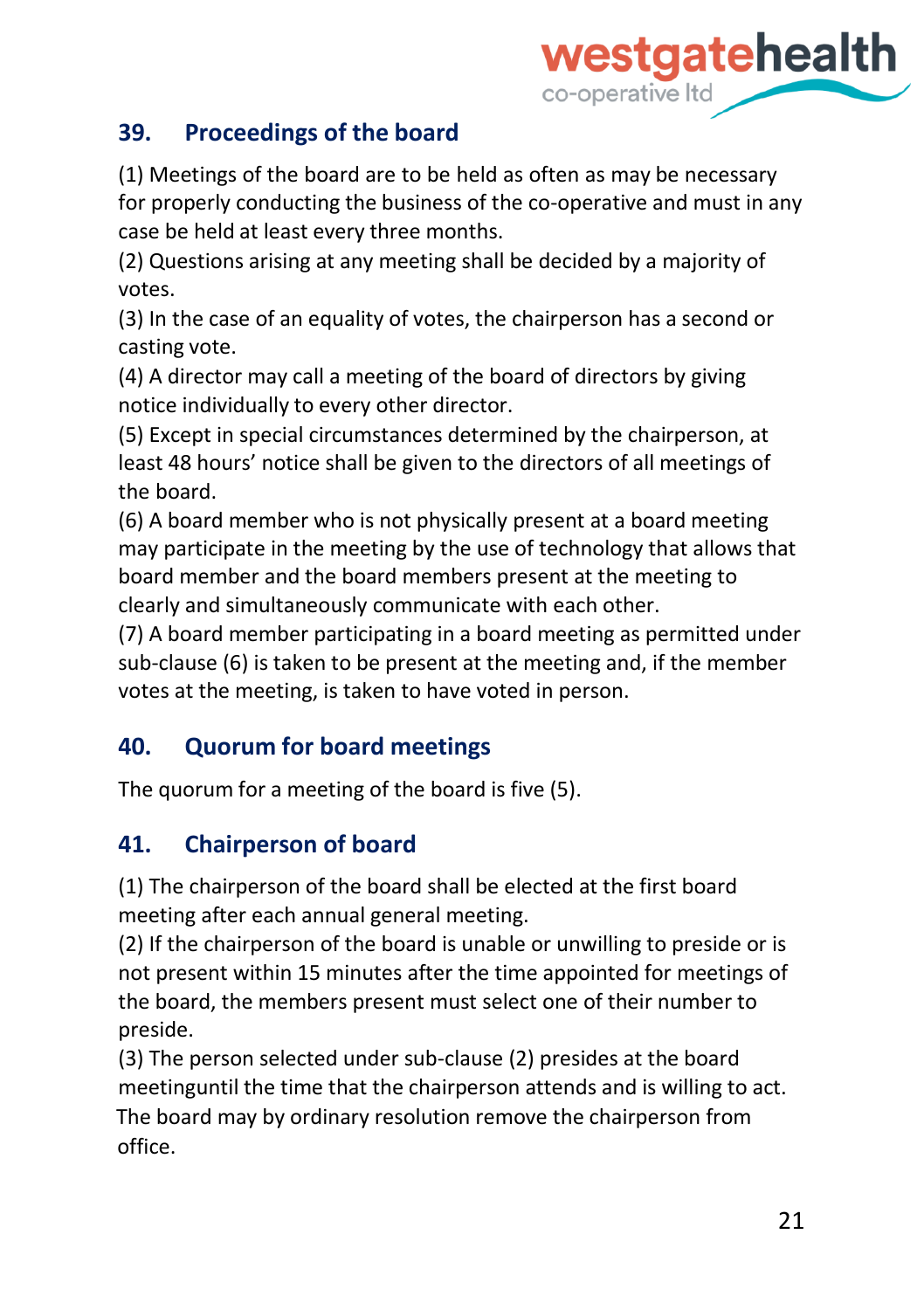

#### **42. Financial year**

The financial year of the co-operative ends on the 30 June.

#### **43. Seal**

(1) The co-operative may have a common seal.

(2) If the co-operative has a common seal, then it must ensure, in accordance with section 223 of the Act, that the name of the cooperative appears in legible characterson its common seal.

(3) If the co-operative has a common seal, it must be kept at the registered office of the co-operative in such custody as the board directs.

(4) Two directors must be present when the common or official seal is affixed to an instrument by another person and must sign the instrument so sealed.

# **44. Custody and inspection of records**

A person is entitled to make a copy of entries in a register specified in section

214(1) of the Act:

a. if the copy is a photocopy or electronic copy, on payment of a fee of \$1 per page to a maximum of \$20; and

b. in any other case, free of charge.

# **45. Banking**

(1) The board must ensure that -

a. a banking account or accounts are kept in the name of the cooperative; and

b. all money received by the co-operative is paid into that account or those accounts as soon as possible after it is received.

(2) All cheques drawn on such accounts and all drafts, bills of exchange, promissory notes, and other negotiable instruments for and on behalf of the co-operative, must be signed by any two directors or any one director and a person authorised by the board from time to time.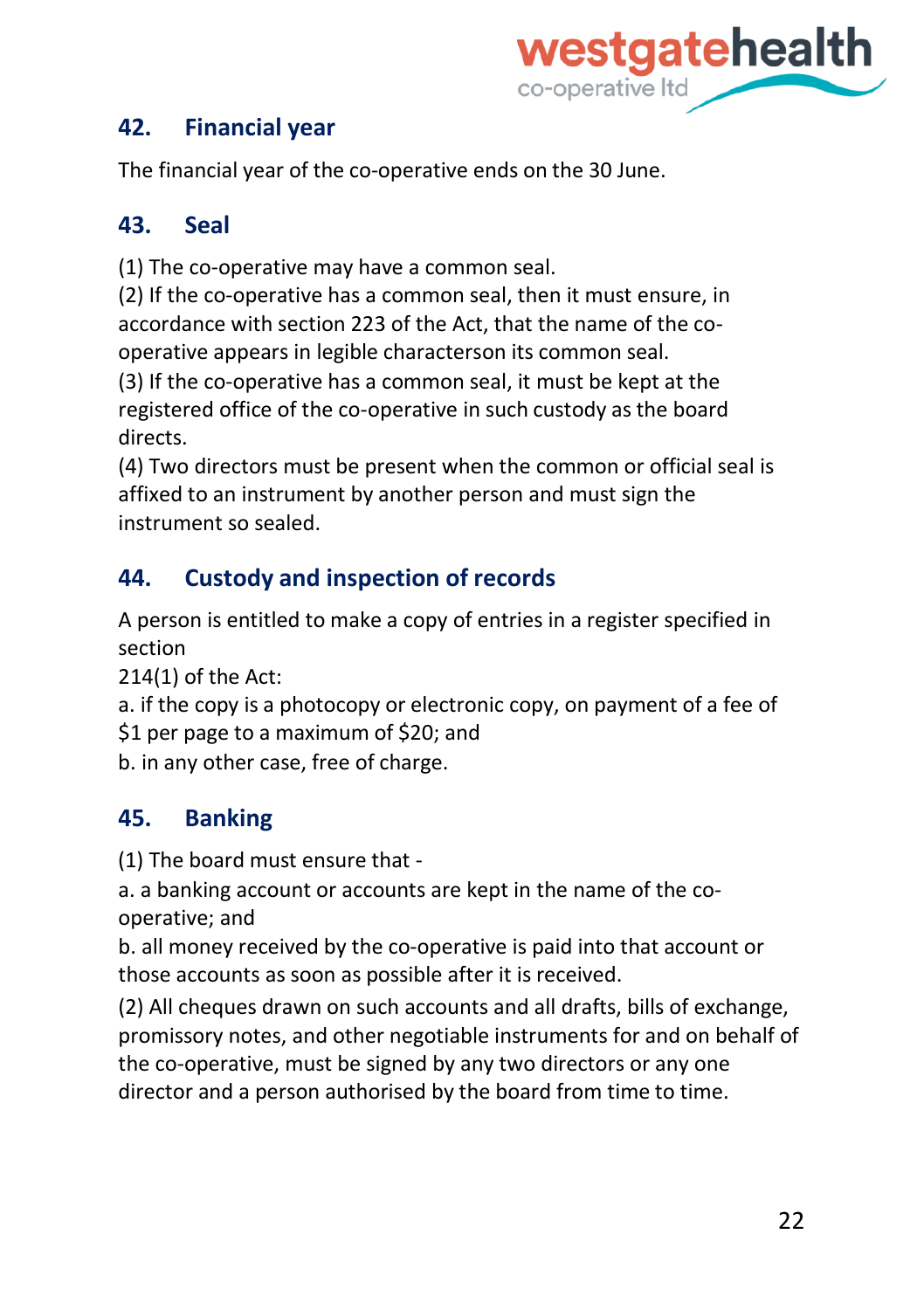

#### **46. Safekeeping of securities**

The co-operative must keep the securities of the co-operative safely in the manner and with the provision for their safety that the board directs.

#### **47. Audit**

(1) The accounts of the co-operative must be audited in accordance with Division 4 of Part 3.3 of the Act and the regulations made under that Division.

(2) Auditors must be appointed in accordance with Division 12 of Part

3.3 of the Act to audit the accounts of the co-operative.

(3) Audits must be carried out annually.

#### **48. Co-operative funds**

(1) Except for sub-clause (3), the funds and property of the co-operative shall be applied solely towards the carrying out and promotion of its objects and no part shall be paid or transferred directly or indirectly by way of discount, rebate or otherwise by way of profit to members of the co-operative.

(2) There must be no return or distribution on surplus to members (3) A part of the surplus not exceeding 50% arising in any year from the business of the co-operative may be applied for charitable purposes at the board's discretion.

# **49. Provision for loss**

Subject to section 355 of the Act, the board may resolve to retain part of the surplus arising from the business of the co-operative in any year to be applied to meet any loss on the transactions of the co-operative.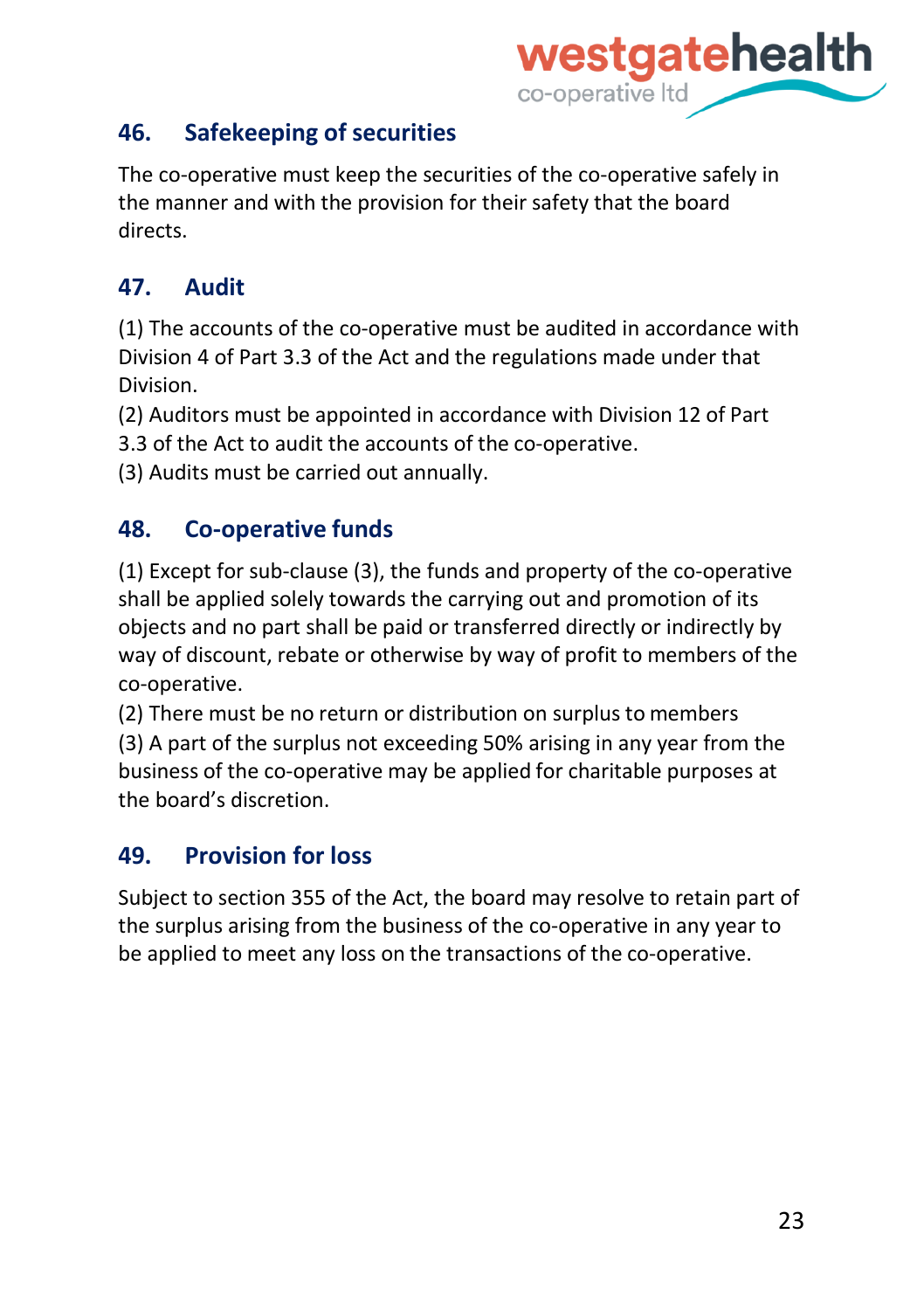

#### **50. Winding up**

(1) The winding up of the co-operative shall be in accordance with Part 4.5 of the Act.

(2) If, on the winding up or dissolution of the co-operative, any property remains after the satisfaction of all its debts and liabilities and the costs, expenses and charges of the winding up, that property -

a. must not be paid to or distributed among the members; and

b. must be given or transferred to an institution -

i.which has objects similar to those of the co-operative; and

ii.whose constitution prohibits the distribution of property among its members; and

c. which has been chosen by the members of the co-operative at or before the time of dissolution.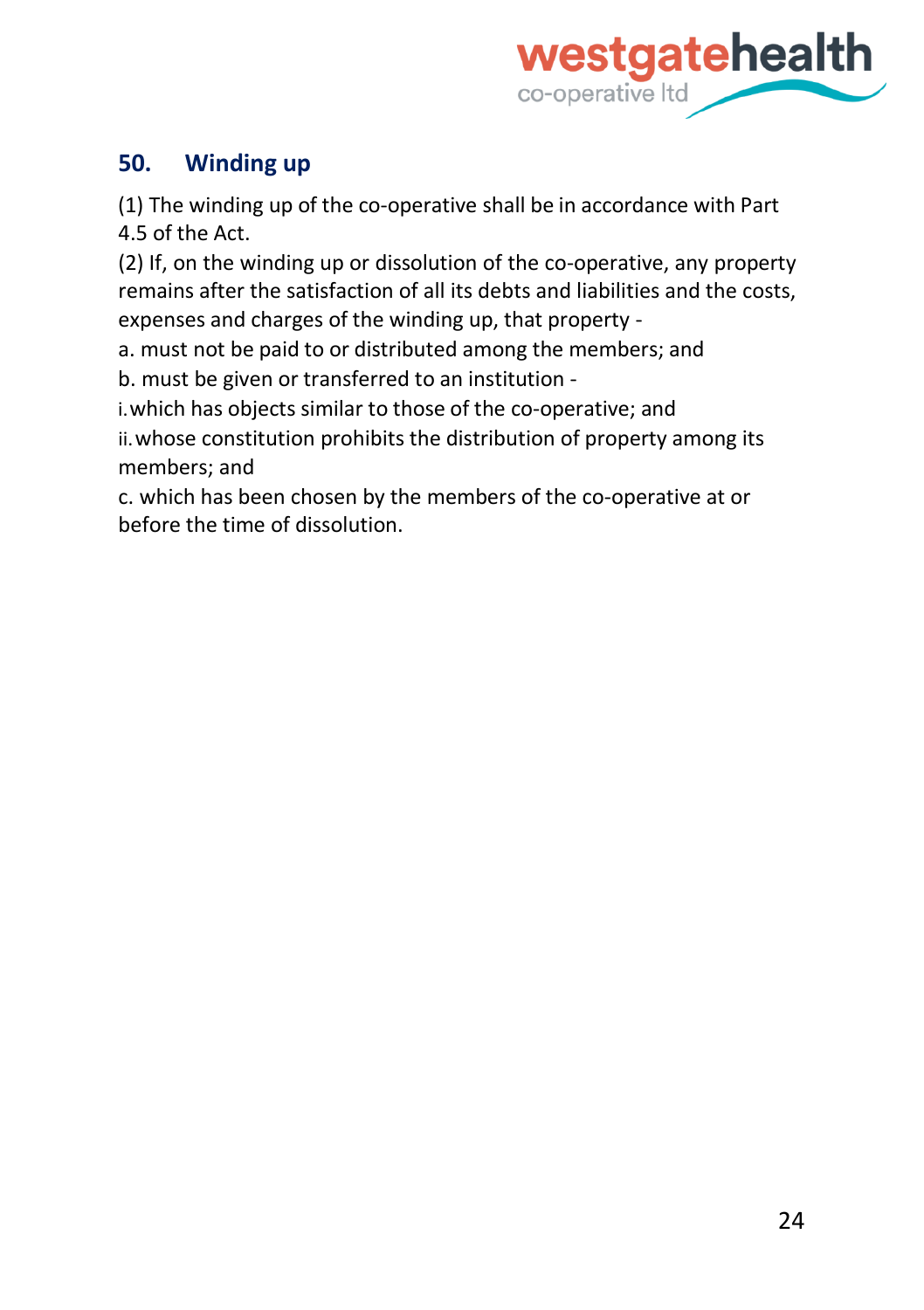

#### **Appendix 1**

#### **Primary activity -**

In accordance with Part 2.6 of the Act, the primary activity of the co-operative is to provide health services to members.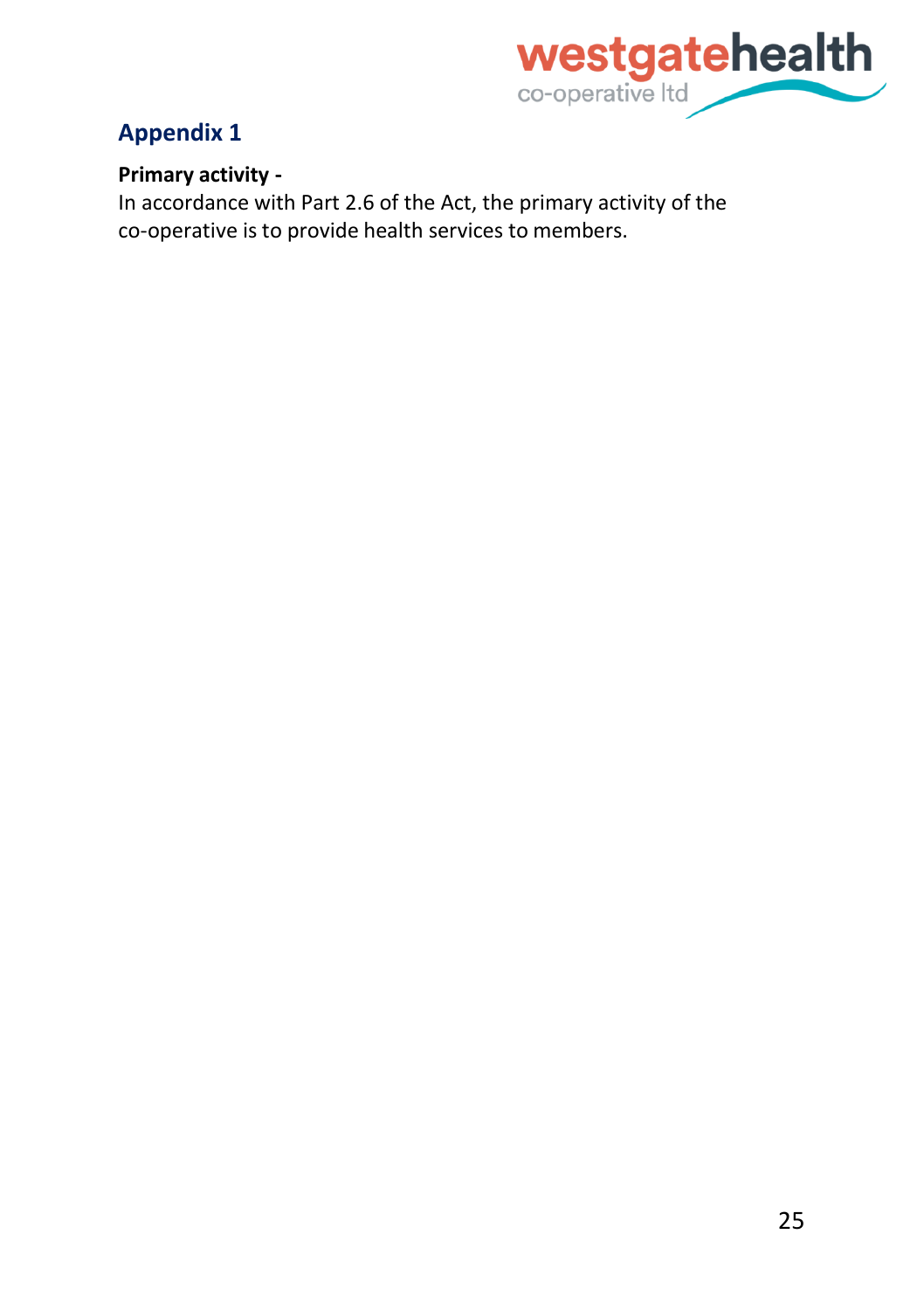

# **Appendix 2**

| This form can be used for a transfer of debentures.                                                                                                                                                                                                                                                                         |
|-----------------------------------------------------------------------------------------------------------------------------------------------------------------------------------------------------------------------------------------------------------------------------------------------------------------------------|
|                                                                                                                                                                                                                                                                                                                             |
|                                                                                                                                                                                                                                                                                                                             |
|                                                                                                                                                                                                                                                                                                                             |
|                                                                                                                                                                                                                                                                                                                             |
| transfer to the transferee debenture or debentures<br>numbered                                                                                                                                                                                                                                                              |
| in the Westgate Health Co-operative Ltd.                                                                                                                                                                                                                                                                                    |
| to be held by the transferee, the transferee's executors, administrators,<br>and assigns, subject to the several conditions on which I hold the same<br>at the time of the execution, and I, the transferee, agree to take<br>debenture or debentures subject to the conditions previously referred<br>to in this document. |

| Signed by |
|-----------|
|           |
|           |
|           |
| Signed by |
|           |
|           |
|           |